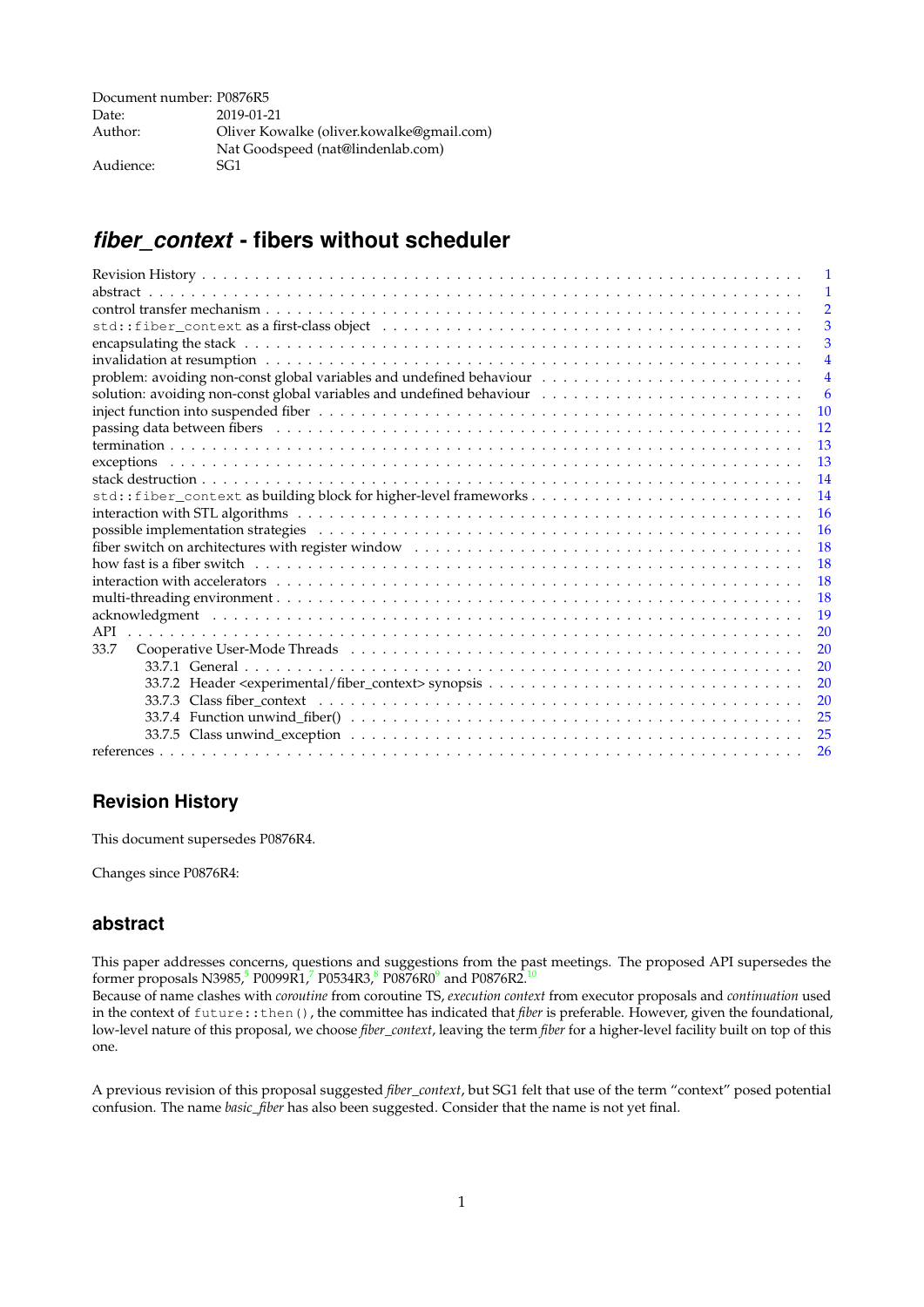The minimal API enables stackful context switching **without** the need for a **scheduler**. The API is suitable to act as buildingblock for high-level constructs such as stackful coroutines as well as cooperative multitasking (aka user-land/green threads that incorporate a **scheduling facility**).

Informally within this proposal, the term *fiber* is used to denote the lightweight thread of execution launched and represented by the first-class object std::fiber\_context.

## **control transfer mechanism**

According to the literature,<sup>[4](#page-25-5)</sup> coroutine-like control-transfer operations can be distinguished into the concepts of *symmetric* and *asymmetric* operations.

**symmetric fiber** A symmetric fiber provides a single control-transfer operation. This single operation requires that the control is passed explicitly between the fibers.



```
2 fiber_context f4{[&pf1]{
3 pf1->resume();
4 };
5 fiber_context f3{[&f4]{
6 f4.resume();
7 + }8 fiber_context f2{[&f3]{
9 f3.resume();
10 } };
11 fiber_context f1{[&f2]{
12 f2.resume();
13 + };14 pf1=&f1;
15 f1.resume();
```
In the pseudo-code example above, a chain of fibers is created.

Control is transferred to fiber f1 at line 15 and the lambda passed to constructor of f1 is entered. Control is transferred from fiber  $f1$  to  $f2$  at line 12 and from  $f2$  to  $f3$  (line 9) and so on. Fiber  $f4$  itself transfers control directly back to fiber  $f1$ at line 3.

**asymmetric fiber** Two control-transfer operations are part of asymmetric fiber's interface: one operation for resuming (resume()) and one for suspending (suspend()) the fiber. The suspending operation returns control back to the calling fiber.

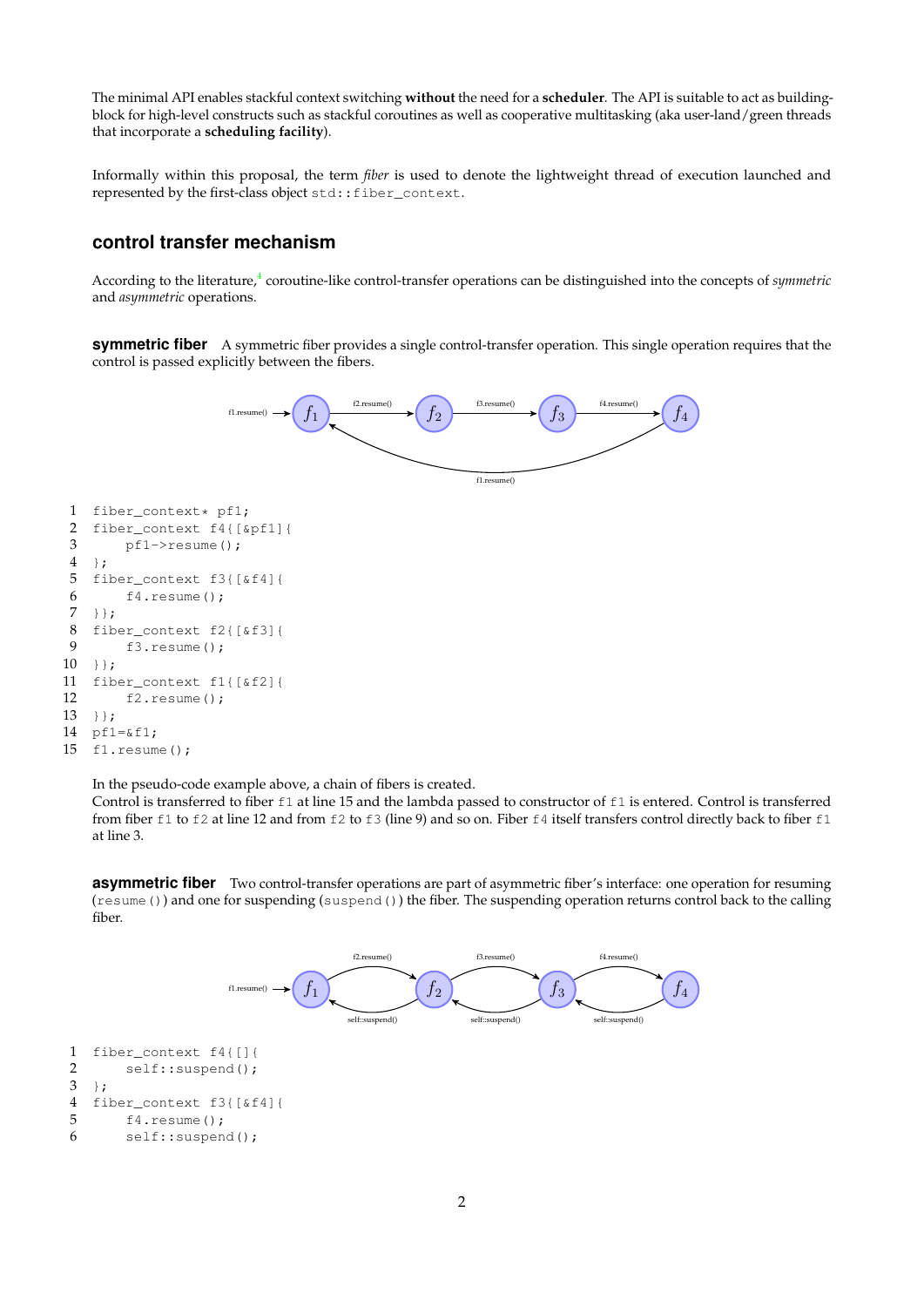```
7 + } :
8 fiber_context f2\left[\frac{\text{G}}{3}\right]<br>9 f3 resume() :
         f3.resume():
10 self::suspend();
11 + };12 fiber_context f1{[&f2]{
13 f2.resume();
14 self::suspend();
15 } };
16 f1.resume();
```
<span id="page-2-0"></span>In the pseudo code above execution control is transferred to fiber f1 at line 16. Fiber f1 resumes fiber f2 at line 13 and so on. At line 2 fiber f4 calls its suspend operation self::suspend(). Fiber f4 is suspended and f3 resumed. Inside the lambda, f3 returns from f4. resume() and calls self::suspend() (line 6). Fiber f3 gets suspended while f2 will be resumed and so on ...

The asymmetric version needs **N-1 more** fiber switches than the variant using symmetric fibers.

**While asymmetric fibers establish a caller-callee relationship (strongly coupled), symmetric fibers operate as siblings (loosely coupled).**

Symmetric fibers represent independent units of execution, making symmetric fibers a suitable mechanism for concurrent programming. Additionally, constructs that produce sequences of values (*generators*) are easily constructed out of two symmetric fibers (one represents the caller, the other the callee).

Asymmetric fibers incorporate additional fiber switches as shown in the pseudo code above. It is obvious that for a broad range of use cases, asymmetric fibers are less efficient than their symmetric counterparts. Additionally, the calling fiber must be kept alive until the called fiber terminates. Otherwise the call of suspend() will be undefined behaviour (where to transfer execution control to?).

**Symmetric fibers are more efficient, have fewer restrictions (no caller-callee relationship) and can be used to create a wider set of applications (generators, cooperative multitasking, backtracking ...).**

## <span id="page-2-1"></span>**std::fiber\_context as a first-class object**

Because the symmetric control-transfer operation requires explicitly passing control between fibers, fibers must be expressed as *first-class objects*.

Fibers exposed as first-class objects can be passed to and returned from functions, assigned to variables or stored into containers. With fibers as first-class objects, a program can **explicitly control the flow of execution** by suspending and resuming fibers, enabling control to pass into a function at exactly the point where it previously suspended.

**Symmetric control-transfer operations require fibers to be first-class objects. First-class objects can be returned from functions, assigned to variables or stored into containers.**

## <span id="page-2-2"></span>**encapsulating the stack**

Each fiber is associated with a stack and is responsible for managing the lifespan of its stack (allocation at construction, deallocation when fiber terminates). The RAII-pattern[∗](#page-2-3) should apply.

<span id="page-2-3"></span><sup>∗</sup>resource acquisition is initialisation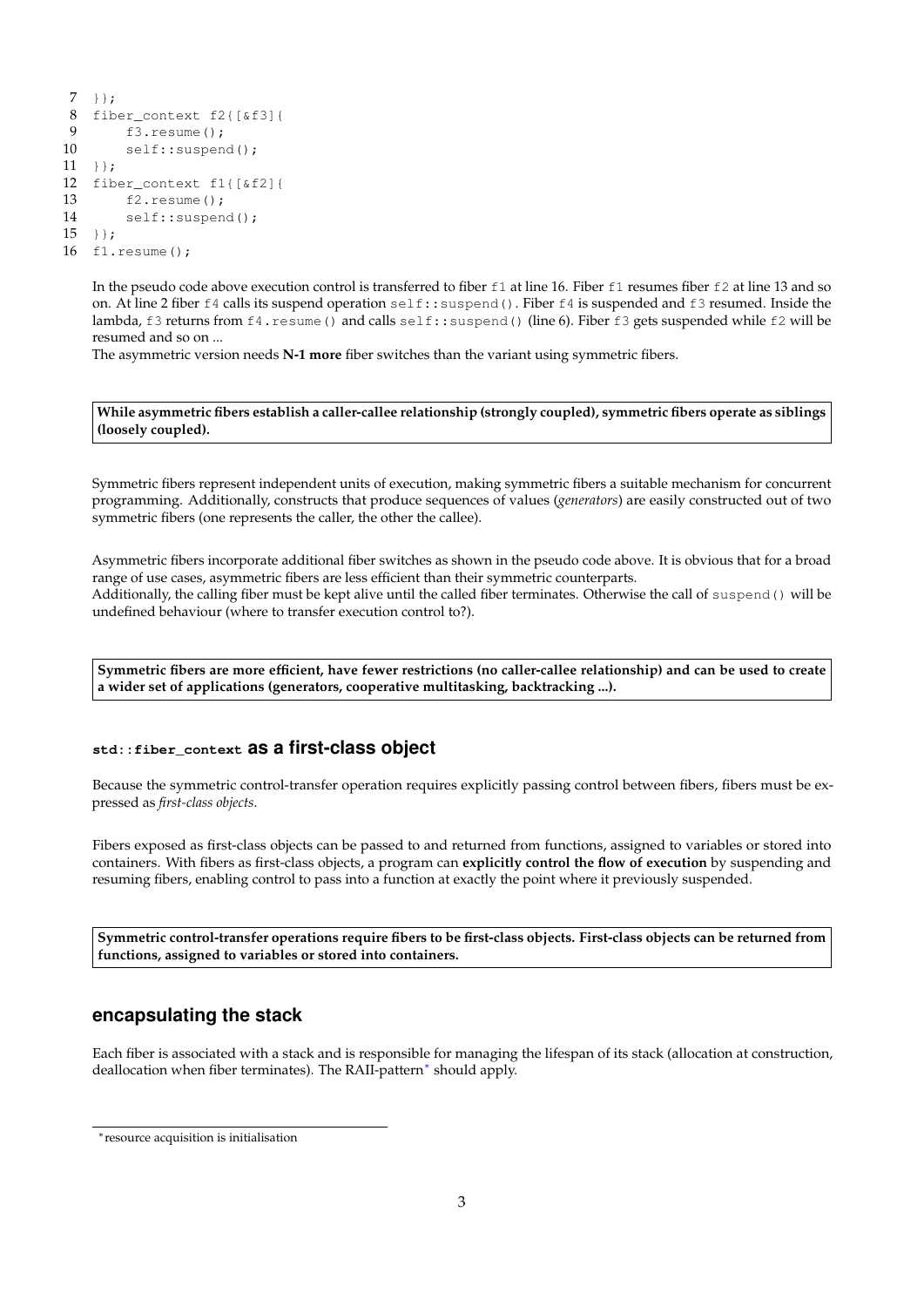Copying a std::fiber\_context must not be permitted!

If a std::fiber\_context were copyable, then its stack with all the objects allocated on it must be copied too. That presents two implementation choices.

- One approach would be to capture sufficient metadata to permit object-by-object copying of stack contents. That would require dramatically more runtime information than is presently available – and would take considerably more overhead than a coder might expect. Naturally, any one move-only object on the stack would prohibit copying the entire stack.
- The other approach would be a bytewise copy of the memory occupied by the stack. That would force undefined behaviour if any stack objects were RAII-classes (managing a resource via RAII pattern). When the first of the fiber copies terminates (unwinds its stack), the RAII class destructors will release their managed resources. When the second copy terminates, the same destructors will try to doubly-release the same resources, leading to undefined behavior.

### **A fiber API must:**

- **encapsulate the stack**
- **manage lifespan of an explicitly-allocated stack: the stack gets deallocated when std::fiber\_context goes out of scope**
- **prevent accidentally copying the stack**

**Class std::fiber\_context must be** *moveable-only***.**

## <span id="page-3-0"></span>**invalidation at resumption**

The framework must prevent the resumption of an already running or terminated (computation has finished) fiber. Resuming an already running fiber will cause overwriting and corrupting the stack frames (note, the stack is not copyable). Resuming a terminated fiber will cause undefined behaviour because the stack might already be unwound (objects allocated on the stack were destroyed or the memory used as stack was already deallocated).

As a consequence each call of resume() will invalidate the std::fiber\_context instance, i.e. no valid instance of std::fiber\_context represents the currently-running fiber.

Whether a std::fiber\_context is valid or not can be tested with member function operator bool().

To make this more explicit, functions resume(), resume\_with(), resume\_from\_any\_thread() and resume\_from\_any\_thread\_with() are rvalue-reference qualified.

The essential points:

- regardless of the number of std::fiber\_context declarations, exactly one std::fiber\_context instance represents each suspended fiber
- no std::fiber\_context instance represents the currently-running fiber

Section [solution: avoiding non-const global variables and undefined behaviour](#page-5-1) describes how an instance of std::fiber\_context is synthesized from the active fiber that suspends.

### **A fiber API must:**

- **prevent accidentally resuming a running fiber**
- **prevent accidentally resuming a terminated (computation has finished) fiber**
- **resume(), resume\_with(), resume\_from\_any\_thread() and resume\_from\_any\_thread\_with() are rvalue-reference qualified to bind on rvalues only**

## **problem: avoiding non-const global variables and undefined behaviour**

According to C++ *core guidelines*,<sup>[12](#page-25-6)</sup> non-const global variables should be avoided: they hide dependencies and make the dependencies subject to unpredictable changes.

Global variables can be changed by assigning them indirectly using a pointer or by a function call. As a consequence, the compiler can't cache the value of a global variable in a register, degrading performance (unnecessary loads and stores to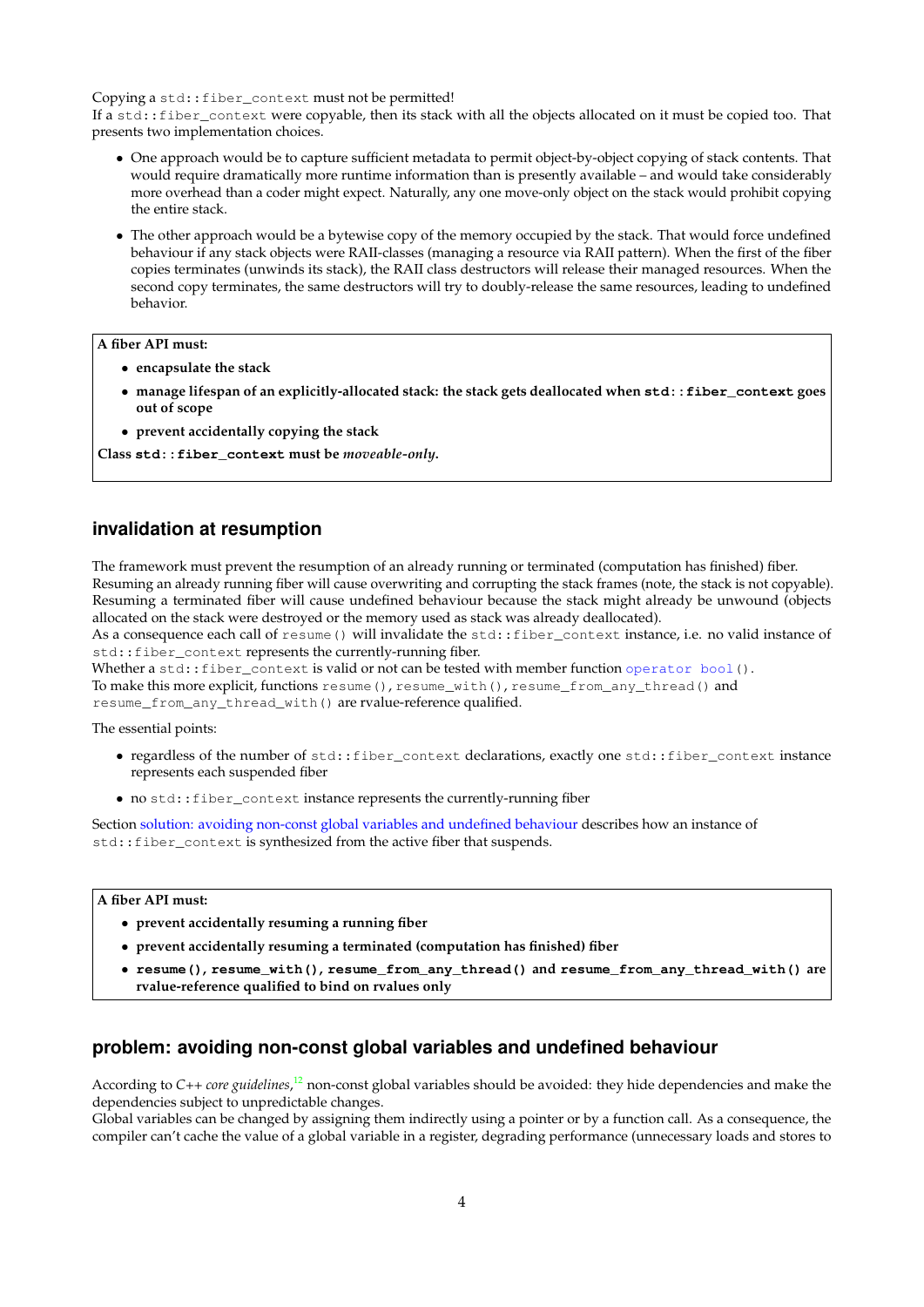global memory especially in performance critical loops).

Accessing a register is one to three orders of magnitude faster than accessing memory (depending on whether the cache line is in cache and not invalidated by another core; and depending on whether the page is in the TLB). The order of initialisation (and thus destruction) of static global variables is not defined, introducing additional problems with static global variables.

**A library designed to be used as building block by other higher-level frameworks should avoid introducing global variables. If this API were specified in terms of internal global variables, no higher level layer could undo that: it would be stuck with the global variables.**

**switch back to** *main()* **by returning** Switching back to main() by returning from the fiber function has two drawbacks: it requires an internal global variable pointing to the suspended main() and restricts the valid use cases.

```
int main() {
    fiber_context f{[]{
        ...
        // switch to 'main()' only by returning
    }};
    f.resume(); // resume 'f'
    return 0;
}
```
For instance the generator pattern is impossible because the only way for a fiber to transfer execution control back to main() is to terminate. But this means that no way exists to transfer data (sequence of values) back and forth between a fiber and main().

**Switching to main() only by returning is impractical because it limits the applicability of fibers and requires an internal global variable pointing to main().**

**static member function returns active** std::fiber\_context P0099R0<sup>[6](#page-25-7)</sup> introduced a static member function (execution\_context::current()) that returned an instance of the active fiber. This allows passing the active fiber m (for instance representing main()) into the fiber l via lambda capture. This mechanism enables switching back and forth between the fiber and main(), enabling a rich set of applications (for instance generators).

```
int main(){
   int a;
    fiber_context m=fiber_context::current(); // get active fiber
    fiber_context f{[&]{
        a=0;int b=1;
        for(j;j) {
            m=m.resume(); // switch to 'main()'
            int next=a+b;
            a=b;
            b=next;
        }
    }};
    for(int j=0; j<10; ++j) {
        f=f.resume(); // resume 'f'std::cout << a << " ";
    }
    return 0;
}
```
But this solution requires an internal global variable pointing to the active fiber and some kind of reference counting. Reference counting is needed because fiber\_context::current() necessarily requires multiple instances of std::fiber\_context for the active fiber. Only when the last reference goes out of scope can the fiber be destroyed and its stack deallocated.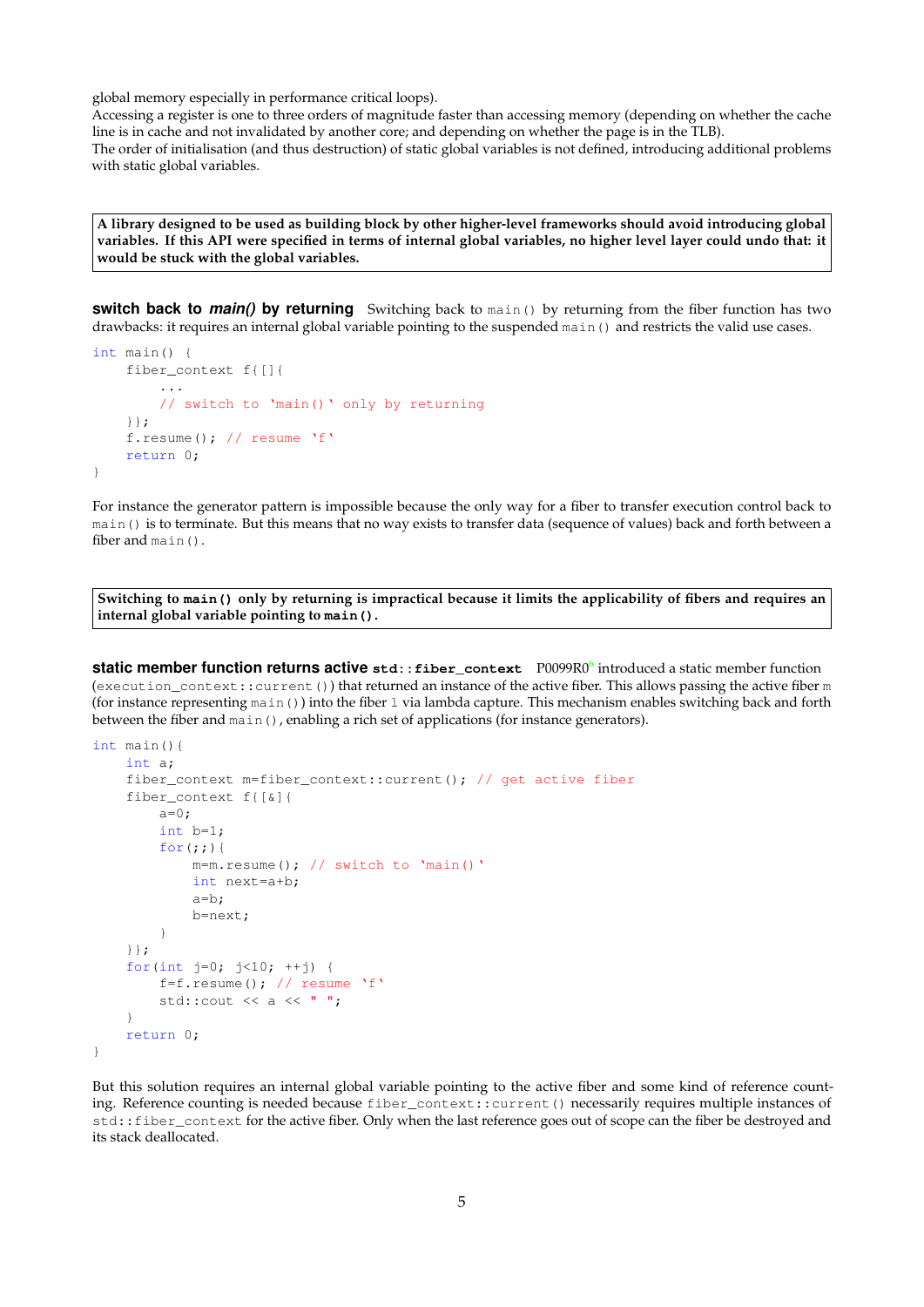```
fiber_context f1=fiber_context::current();
fiber_context f2=fiber_context::current();
assert(f1==f2); // f1 and f2 point to the same (active) fiber
```
Additionally a static member function returning an instance of the active fiber would violate the protection requirements of sections [encapsulating the stack](#page-2-2) and [invalidation at resumption.](#page-3-0) For instance you could accidentally attempt to resume the active fiber by invoking resume().

```
fiber_context m=fiber_context::current();
m. resume(); // tries to resume active fiber == UB
```
**A static member function returning the active fiber requires a reference counted global variable and does not prevent accidentally attempting to resume the active fiber.**

## <span id="page-5-1"></span>**solution: avoiding non-const global variables and undefined behaviour**

**The** *avoid non-const global variables* **guideline has an important impact on the design of the std::fiber\_context API!**

<span id="page-5-2"></span>**synthesizing the suspended fiber** The problem of global variables or the need for a static member function returning the active fiber can be avoided by **synthesizing** the **suspended fiber** and passing it into the resumed fiber (as parameter when the fiber is first started, or returned from resume()).

```
1 void foo(){
2 fiber_context f{[](fiber_context&& m){
3 m=std::move(m).resume(); // switch to 'foo()'<br>4 m=std::move(m).resume(); // switch to 'foo()'
4 m=std::move(m).resume(); // switch to 'foo()'
                  5 ...
\begin{array}{ccc} 6 & & & \text{ } \\ 7 & & & \text{ } \\ 7 & & & \text{ } \\ 6 & & & \text{ } \end{array}7 f=std::move(f).resume(); // start 'f'<br>8 f=std::move(f).resume(); // resume 'f
           f=std::move(f).result(); // resume 'f'
\overline{9}
```
In the pseudo-code above the fiber  $f$  is started by invoking its member function resume() at line 7. This operation suspends foo, invalidates instance f and synthesizes a new std:: fiber context m that is passed as parameter to the lambda of f (line 2).

Invoking m. resume() (line 3) suspends the lambda, invalidates m and synthesizes a std::fiber\_context that is returned by f.resume() at line 7. The synthesized std::fiber\_context is assigned to f. Instance f now represents the suspended fiber running the lambda (suspended at line 3). Control is transferred from line 3 (lambda) to line 7 ( $f \circ \circ$ ). Call  $f$ . resume() at line  $8$  invalidates  $f$  and suspends  $f \circ \circ$ () again. A std::fiber\_context representing the suspended foo() is synthesized, returned from m.resume() and assigned to m at line 3. Control is transferred back to the lambda and instance m represents the suspended  $f$ oo().

Function  $f \circ \circ$  () is resumed at line 4 by executing  $m$ . resume () so that control returns at line 8 and so on ...

 $\alpha$ lass symmetric\_coroutine<>::yield\_typef**rom N398[5](#page-25-0)<sup>5</sup> is not** equivalent to the synthesized std::fiber\_context. symmetric\_coroutine<>:: yield\_type does not represent the suspended context, instead it is a special representation of the same coroutine. Thus main() or the current thread's *entry-function* can **not** be represented by yield\_type (see next section representing *main()* and thread's *[entry-function](#page-6-0)* as fiber).

Because symmetric\_coroutine<>::yield\_type() yields back to the starting point, i.e. invocation of symmetric\_coroutine<>::call\_type::operator()(), both instances (call\_type as well as yield\_type) must be preserved. Additionally the caller must be kept alive until the called coroutine terminates or UB happens at resumption.

**This API is specified in terms of passing the suspended std::fiber\_context. A higher level layer can hide that by using private variables.**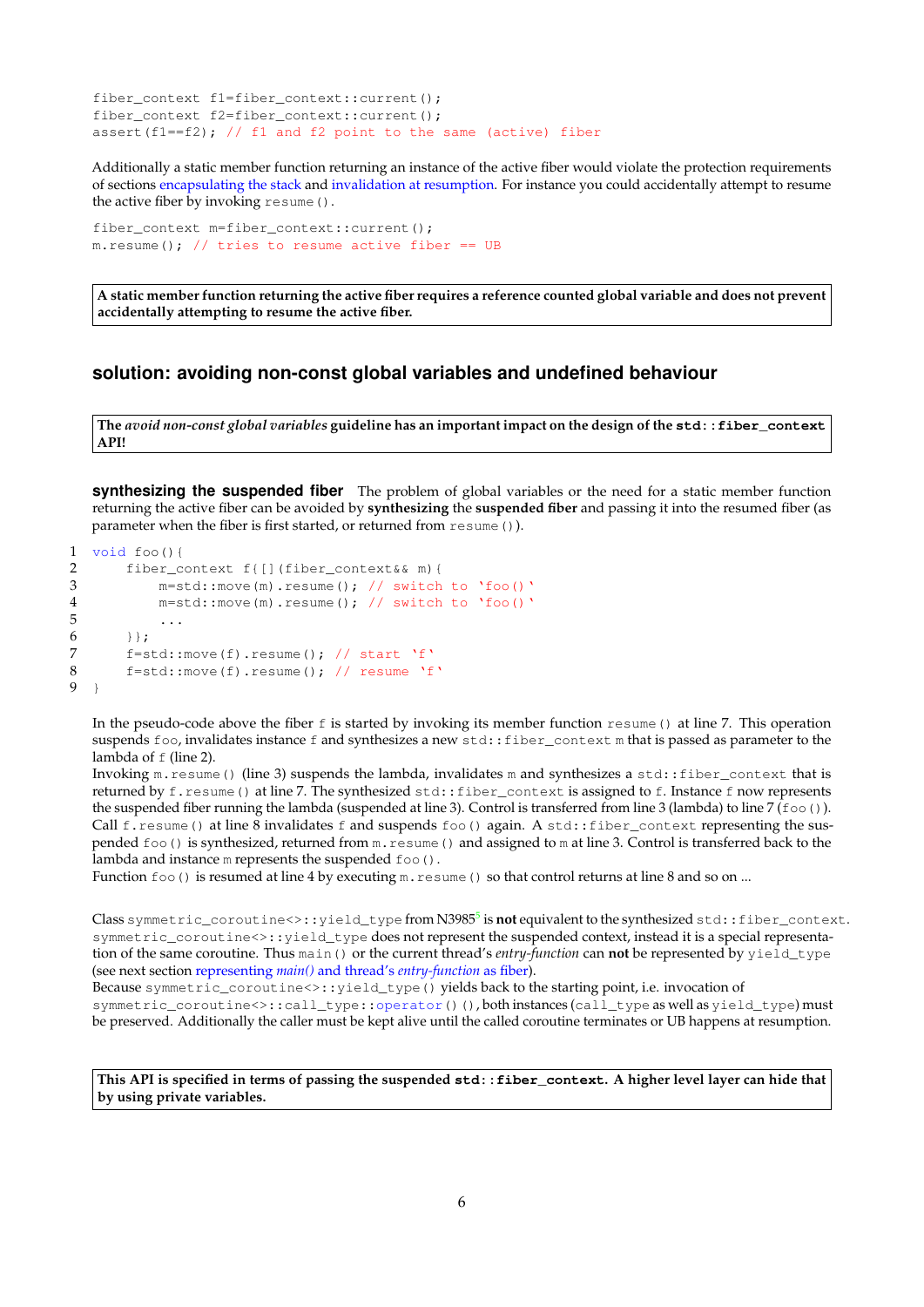<span id="page-6-0"></span>**representing** *main()* **and thread's** *entry-function* **as fiber** As shown in the previous section a synthesized fiber is created and passed into the resumed fiber as an instance of  $std$ ::fiber\_context.

```
int main(){
    fiber_context f{[](fiber_context&& m){
        m=std::move(m).resume(); // switch to 'main()'
        ...
    }};
    f=std::move(f).result(); // resume 'f'
    return 0;
}
```
The mechanism presented in this proposal describes switching between stacks: each fiber has its own stack. The stacks of main() and explicitly-launched threads are not excluded; these can be used as targets too.

**Thus every program can be considered to consist of fibers – some created by the OS (main() stack; each thread's initial stack) and some created explicitly by the code.**

This is a nice feature because it allows (the stacks of) main() and each thread's *entry-function* to be represented as fibers. A std::fiber\_context representing main() or a thread's *entry-function* can be handled like an explicitly created std::fiber\_context: it can passed to and returned from functions or stored in a container. When called on such an instance, can\_resume\_from\_any\_thread() indicates whether it is valid to call resume\_from\_any\_thread() or resume\_from\_any\_thread\_with() on that instance.

In the code snippet above the suspended main() is represented by instance m and could be stored in containers or managed just like f by a scheduling algorithm.

**The proposed fiber API allows representing and handling main() and the current thread's** *entry-function* **by an instance of std::fiber\_context in the same way as explicitly created fibers.**

**fiber returns (terminates)** When a fiber returns (terminates), what should happen next? Which fiber should be resumed next? The only way to avoid internal global variables that point to main() is to explicitly return a valid std::fiber\_context instance that will be resumed after the active fiber terminates.

```
1 int main(){
2 fiber_context f{[](fiber_context&& m){<br>3 return std::move(m): // resume 'ma
           return std::move(m); // resume 'main()' by returning 'm'
4 }};
5 std::move(f).resume(); // resume 'f'
6 return 0;
7 }
```
In line 5 the fiber is started by invoking resume() on instance f. main() is suspended and an instance of type fiber\_context is synthesized and passed as parameter m to the lambda at line 2. The fiber terminates by returning m. Control is transferred to  $\text{main}()$  (returning from f. resume () at line 5) while fiber f is destroyed.

In a more advanced example another  $std::fiber\_context$  is used as return value instead of the passed in synthesized fiber.

```
1 int main()\{2 fiber_context m;
3 fiber_context f1{[&](fiber_context&& f){
4 std::cout << "f1: entered first time" << std::endl;
5 assert(!f);
6 return std::move(m); // resume (main-)fiber that has started 'f2'
7 \t};
8 fiber_context f2{[\&]}(fiber_context& f){<br>9 std::cout << "f2: entered first time
          std::cout << "f2: entered first time" << std::endl;
10 m=std::move(f); // preserve 'f' (== suspended main())
11 return std::move(f1);
12 }};
```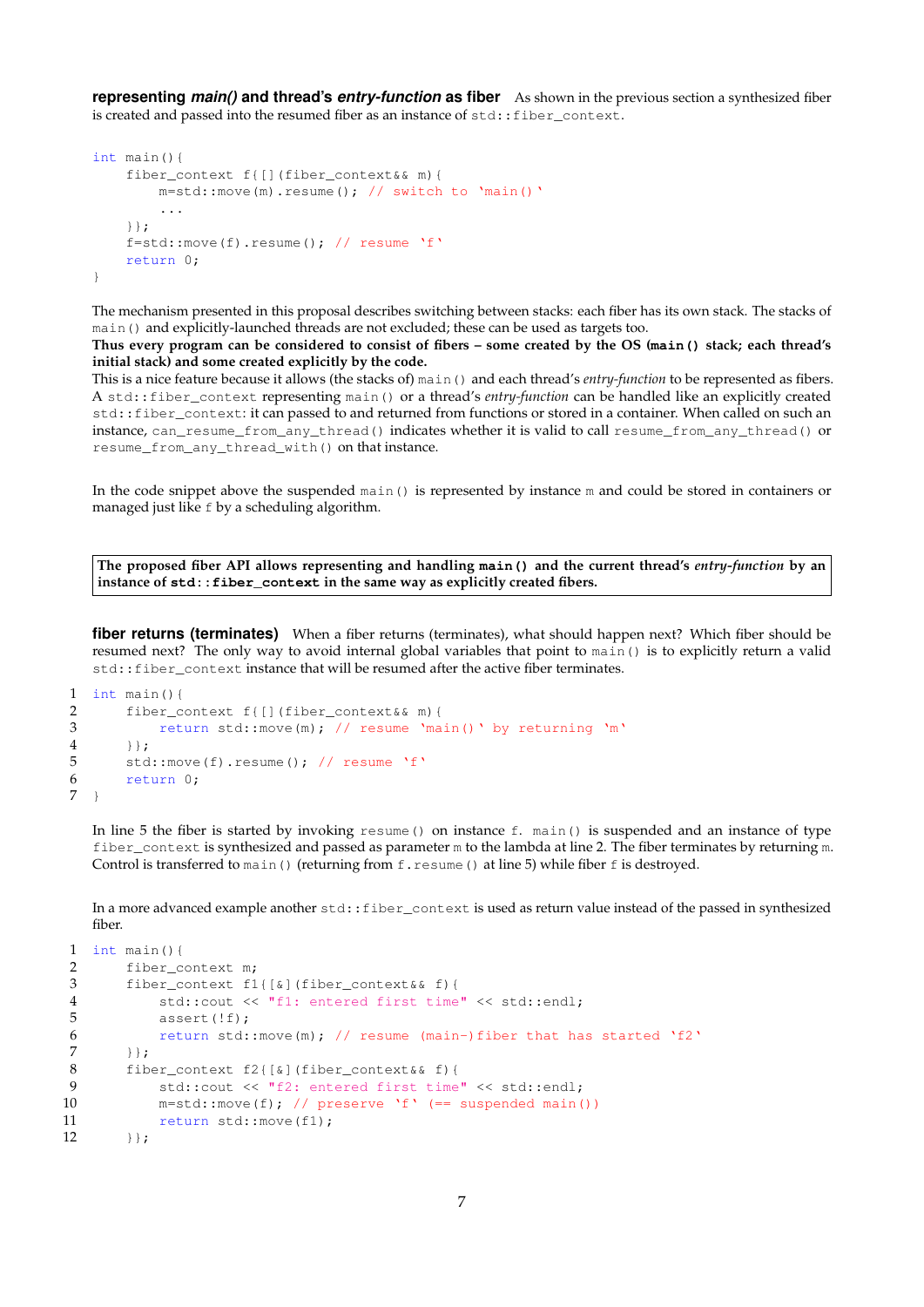```
13 std::move(f2).resume();
14 std::cout << "main: done" << std::endl;<br>15 return 0:
        return 0:
16 \quad \}17
18 output:
19 f2: entered first time
20 f1: entered first time
21 main: done
```
At line 13 fiber  $f2$  is resumed and the lambda is entered at line 8. The synthesized  $std$ :: $fiber) context  $f$  (representing$ suspended main()) is passed as a parameter  $f$  and stored in m (captured by the lambda) at line 10. This is necessary in order to prevent destructing  $f$  when the lambda returns. Fiber  $f2$  uses  $f1$ , that was also captured by the lambda, as return value. Fiber f2 terminates while fiber f1 is resumed (entered the first time). The synthesized std::fiber\_context f passed into the lambda at line 3 represents the terminated fiber f2 (e.g. the calling fiber). Thus instance f is invalid as the assert statement verifies at line 5. Fiber f1 uses the captured std::fiber\_context m as return value (line 6). Control is returned to main(), returning from f2. resume() at line 13.

**The function passed to std::fiber\_context's constructor must have signature 'fiber\_context(fiber\_context&&) '. Using std::fiber\_context as the return value from such a function avoids global variables.**

<span id="page-7-0"></span>**returning synthesized std::fiber\_context instance from resume()** An instance of std::fiber\_context remains invalid after return from resume(), resume\_with(), resume\_from\_any\_thread() or resume\_from\_any\_thread\_with()– the synthesized fiber is returned, instead of implicitly updating the std::fiber\_context instance on which resume() was called.

If the std::fiber\_context object were implicitly updated, the fiber would change its identity because each fiber is associated with a stack. Each stack contains a chain of function calls (call stack). If this association were implicitly modified, unexpected behaviour happens.

The example below demonstrates the problem:

```
1 int main(){
2 fiber_context f1, f2, f3;
3 f3=fiber_context{[&](fiber_context&& f)->fiber_context{
4 f2=std::move(f);<br>5 for(::)for(j;)){
6 std::cout << "f3 ";
7 std::move(f1).resume();<br>8 }
8 }
9 return {};
10 \t};
11 f2=fiber_context{[&](fiber_context&& f)->fiber_context{
12 f1=std::move(f);
13 for (i; j) {
14 std::cout << "f2 ";
15 std::move(f3).resume();
16 }
17 return {};
18 }};
19 f1=fiber_context{[&](fiber_context&& /*main*/)->fiber_context{
20 for (i; j) {
21 std::cout << "f1 ";
22 std::move(f2).resume();
23 }
24 return {};
25 }};
26 std::move(f1).resume();
27 return 0;
28 }
29
```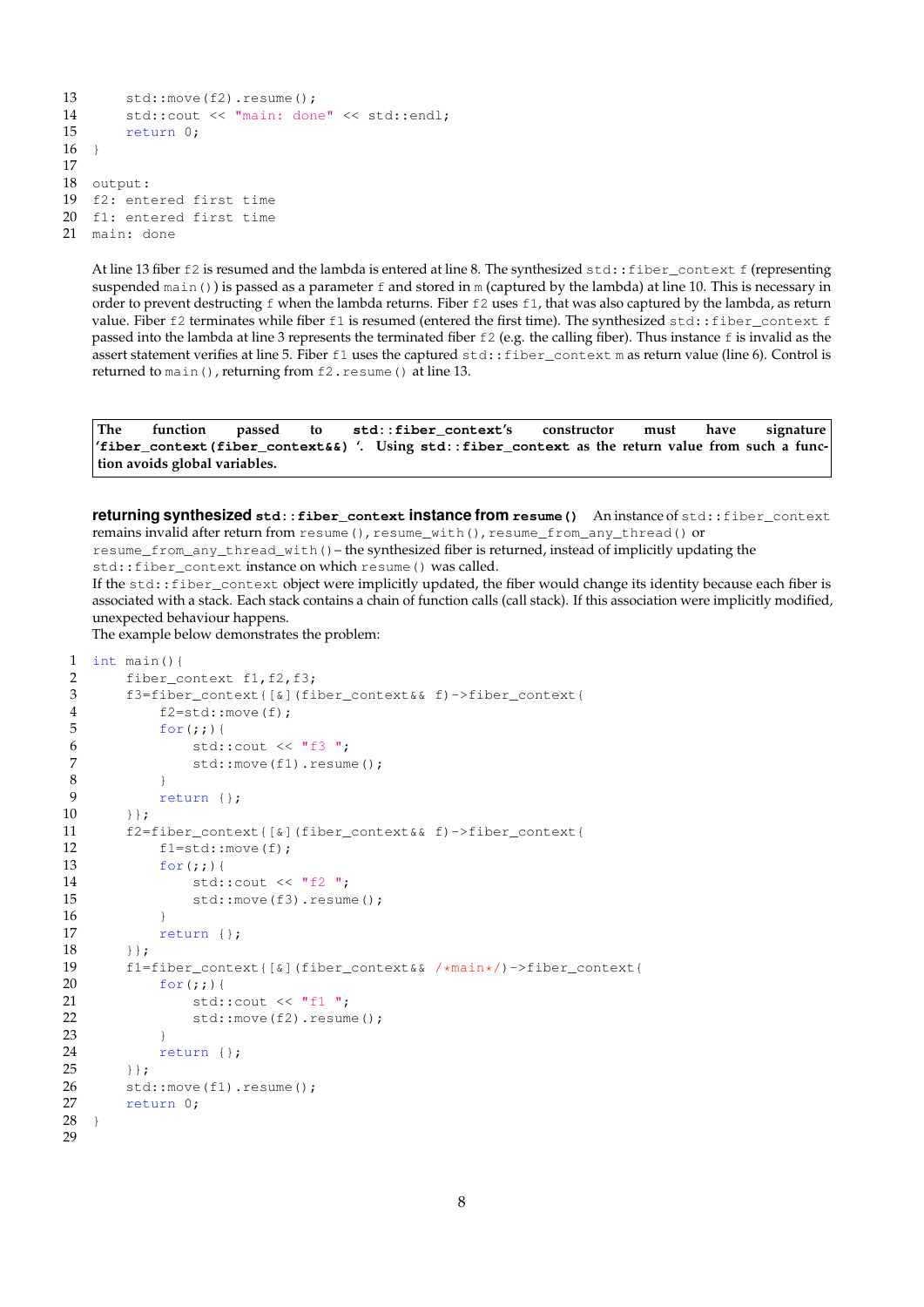30 output: 31 f1 f2 f3 f1 f3 f1 f3 f1 f3 ...

In this pseudo-code the std::fiber\_context object is implicitly updated.

The example creates a circle of fibers: each fiber prints its name and resumes the next fiber (f1  $\geq$  f2  $\geq$  f3  $\geq$  f1  $\geq$  ...). Fiber f1 is started at line 26. The synthesized std::fiber\_context main passed to the resumed fiber is not used (control flow cycles through the three fibers).[∗](#page-8-0) The for-loop prints the name *f1* and resumes fiber f2. Inside f2's for-loop the name is printed and f3 is resumed. Fiber f3 resumes fiber f1 at line 7. Inside f1 control returns from f2. resume (). f1 loops, prints out the name and invokes f2.resume(). But this time fiber f3 instead of f2 is resumed. This is caused by the fact the instance f2 gets the synthesized  $std$ : fiber\_context of f3 implicitly assigned. Remember that at line 7 fiber f3 gets suspended while f1 is resumed through f1.resume().

This problem can be solved by returning the synthesized  $std::filter\_context$  from resume(), resume\_with(), resume\_from\_any\_thread() or resume\_from\_any\_thread\_with().

```
int main(){
    fiber context f1, f2, f3;
    f3=fiber_context{[&](fiber_context&& f)->fiber_context{
        f2=std::move(f);
        for(i;))std::cout \lt\lt "f3";
            f2=std::move(f1).resume();
        }
        return {};
    }};
    f2=fiber_context{[&](fiber_context&& f)->fiber_context{
        f1=std::move(f);
        for (j; j) {
            std::cout << "f2 ";
            f1=std::move(f3).resume();
        }
        return {};
    }};
    f1=fiber_context{[&](fiber_context&& /*main*/)->fiber_context{
        for(j;))std::cout << "f1 ";
            f3=std::move(f2).resume();
        }
        return {};
    }};
    std::move(f1).resume();
    return 0;
}
output:
f1 f2 f3 f1 f2 f3 f1 f2 f3 ...
```
In the example above the synthesized std::fiber\_context returned by resume() is move-assigned to the invoking std::fiber\_context instance (that has resumed the current fiber).

**The synthesized std::fiber\_context must be returned from resume(), resume\_with(), resume\_from\_any\_thread() and resume\_from\_any\_thread\_with() in order to prevent changing the identity of the fiber.**

If the overall control flow isn't known, member functions resume with() or resume from any thread with() (see section [inject function into suspended fiber\)](#page-9-1) can be used to assign the synthesized std::fiber\_context to the correct std::fiber\_context instance (the caller).

<span id="page-8-0"></span><sup>∗</sup>The operating-system stack provided for main() or the current thread's *entry-function* is not destroyed when the corresponding std::fiber\_context instance is destroyed.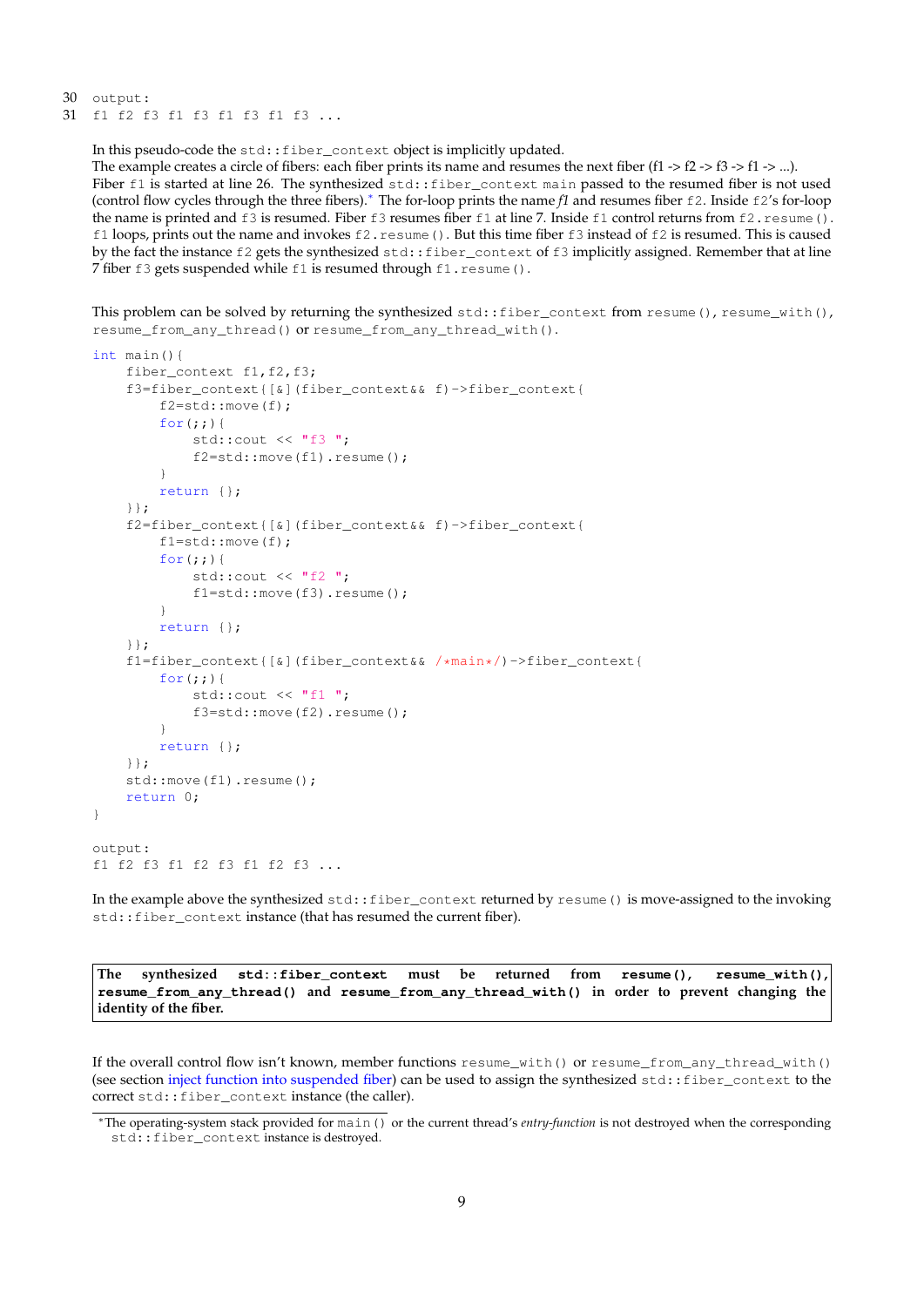```
class filament{
private:
   fiber_context f_;
public:
    ...
    void resume next( filament& fila) {
        std::move(fila.f_).resume_with([this](fiber_context& f)->fiber_context{
            f =std:: move (f);
            return {};
        }
    }
};
```
<span id="page-9-0"></span>Picture a higher-level framework in which every fiber can find its associated filament instance, as well as others. Every context switch must be mediated by passing *the target* filament instance to *the running fiber's* resume\_next().

Running fiber A has an associated filament instance filamentA, whose std::fiber\_contextf\_ is invalid – because fiber A is running.

Desiring to switch to suspended fiber B (with associated filament filamentB), running fiber A calls filamentA.resume\_next(filamentB).

resume\_next() calls filamentB.f\_.resume\_with(<lambda>). This invalidates filamentB.f\_ – because fiber B is now running.

The lambda binds  $\&$  filamentA as this. Running on fiber B, it receives a std: : fiber\_context instance representing the newly-suspended fiber A as its parameter f. It moves that std::fiber\_context instance to filamentA.f\_.

The lambda then returns a default-constructed (therefore invalid) std::fiber\_context instance. That invalid instance is returned by the previously-suspended resume\_with() call in filamentB.resume\_next() – which is fine because resume\_next() drops it on the floor anyway.

Thus, the running fiber's associated filament::f\_ is always invalid, whereas the filament associated with each suspended fiber is continually updated with the std::fiber\_context instance representing that fiber.\*

**It is not necessary to know the overall control flow. It is sufficient to pass a reference/pointer of the** *caller* **(fiber that gets suspended) to the resumed fiber that move-assigns the synthesized std::fiber\_context to** *caller* **(updating the instance).**

## <span id="page-9-1"></span>**inject function into suspended fiber**

Sometimes it is useful to inject a new function (for instance, to throw an exception or assign the synthesized fiber to the caller as described in returning synthesized [std::fiber\\_context](#page-7-0) instance from resume()) into a suspended fiber. For this purpose resume\_with(Fn&& fn) (or resume\_from\_any\_thread\_with()) may be called, passing the function fn() to execute.

```
1 fiber_context f([](fiber_context&& caller){
\frac{2}{3} // ...<br>3 std:
       std::move(caller).resume();
4 // ...
5 \; });
6
7 fiber_context fn(fiber_context&&);
8
```
<span id="page-9-2"></span><sup>∗</sup> *[Boost.Fiber](http://www.boost.org/doc/libs/release/libs/fiber/doc/html/index.html)*[16](#page-25-8) uses this pattern for resuming user-land threads.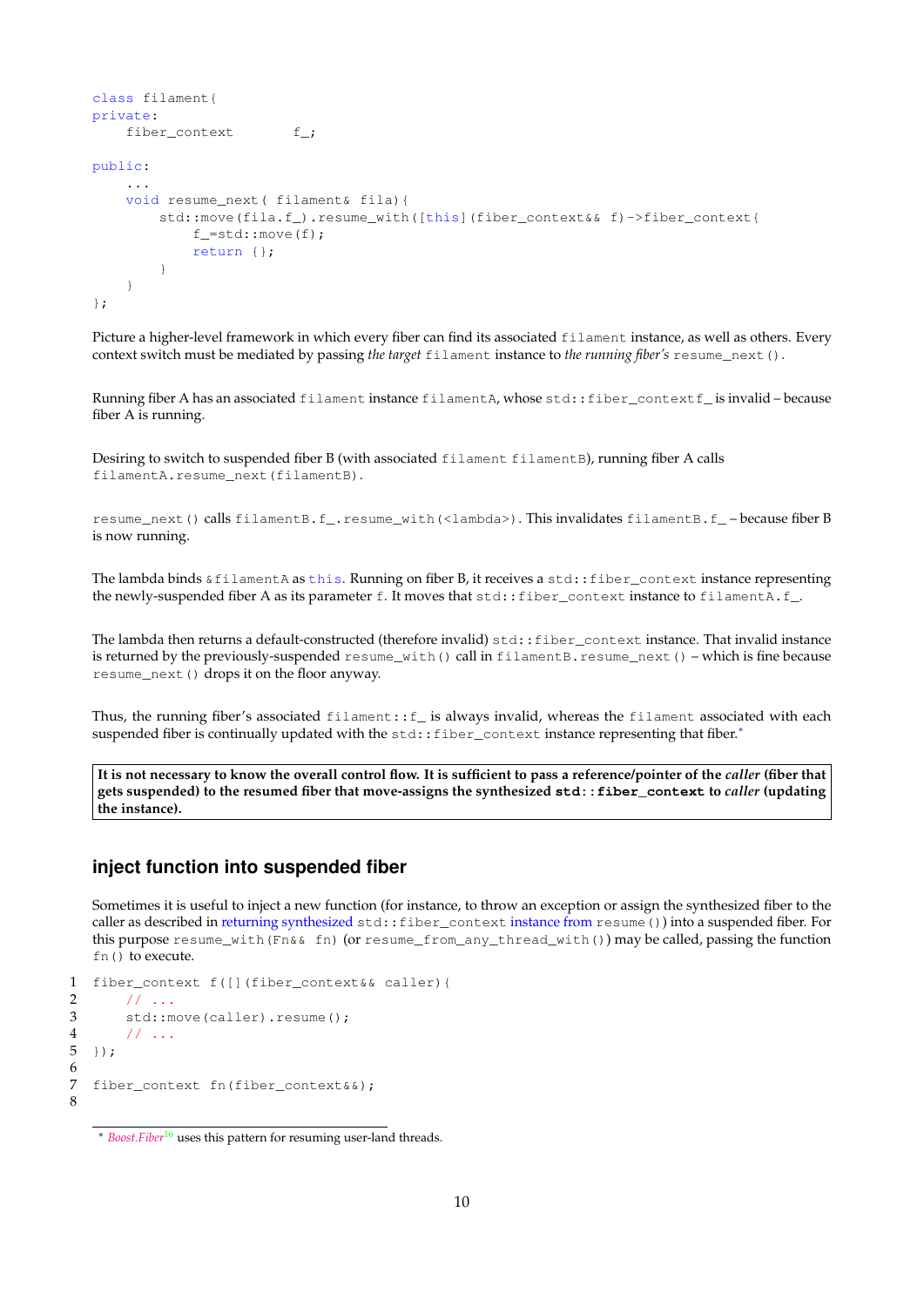```
9 f = std::move(f).result();
10 // ...
11 std:: move(f).resume_with(fn);
```
The resume\_with() call at line 11 injects function  $fn()$  into fiber f as if the resume() call at line 3 had directly called fn().

Like an *entry-function* passed to std::fiber\_context, fn() must accept std::fiber\_context & & and return std::fiber\_context. The std::fiber\_context instance returned by fn() will, in turn, be returned to f's lambda by the resume() at line 3.

Suppose that code running on the program's main fiber calls  $r$ esume() (line 12 below), thereby entering the first lambda shown below. This is the point at which m is synthesized and passed into the lambda at line 2.

Suppose further that after doing some work (line 4), the lambda calls  $m$ .  $r$ esume(), thereby switching back to the main fiber. The lambda remains suspended in the call to m. resume () at line 5.

At line 18 the main fiber calls f.resume\_with() where the passed lambda accepts fiber\_context  $&\&$ . That new lambda is called on the fiber of the suspended lambda. It is as if the m. resume () call at line 8 directly called the second lambda.

The function passed to  $resume\_with()$  has almost the same range of possibilities as any function called on the fiber represented by f. Its special invocation matters when control leaves it in either of two ways:

- 1. If it throws an exception, that exception unwinds all previous stack entries in that fiber (such as the first lambda's) as well, back to a matching catch clause.[∗](#page-10-0)
- 2. If the function returns, the returned  $std::fiber\_context$  instance is returned by the suspended  $m.resume()$ (or resume\_with(), or resume\_from\_any\_thread(), or resume\_from\_any\_thread\_with()) call.

```
1 int data = 0:
2 fiber_context f{[&data](fiber_context&& m){
3 std::cout << "f1: entered first time: " << data << std::endl;
4 data+=1;
5 m=std::move(m).resume();
6 std::cout << "f1: entered second time: " << data << std::endl;
7 data+=1;
8 m=std::move(m).resume();
9 std::cout << "fl: entered third time: " << data << std::endl;<br>10 return std::move(m):
       return std::move(m);
11 }};
12 f=std::move(f).resume();
13 std::cout << "f1: returned first time: " << data << std::endl;
14 data+=1;
15 f=std::move(f).resume();
16 std::cout << "f1: returned second time: " << data << std::endl;
17 data+=1;18 f=std::move(f).resume_with([&data](fiber_context&& m){
19 std::cout << "f2: entered: " << data << std::endl;
20 data=-1;21 return std::move(m);
22 });
23 std::cout << "f1: returned third time" << std::endl;
24
25 output:
26 f1: entered first time: 0
27 f1: returned first time: 1
28 f1: entered second time: 2
29 f1: returned second time: 3
30 f2: entered: 4<br>31 f1: entered th
       f1: entered third time: -1
32 f1: returned third time
```
<span id="page-10-0"></span><sup>∗</sup>As stated in [exceptions,](#page-13-2) if there is no matching catch clause in that fiber, std::terminate() is called.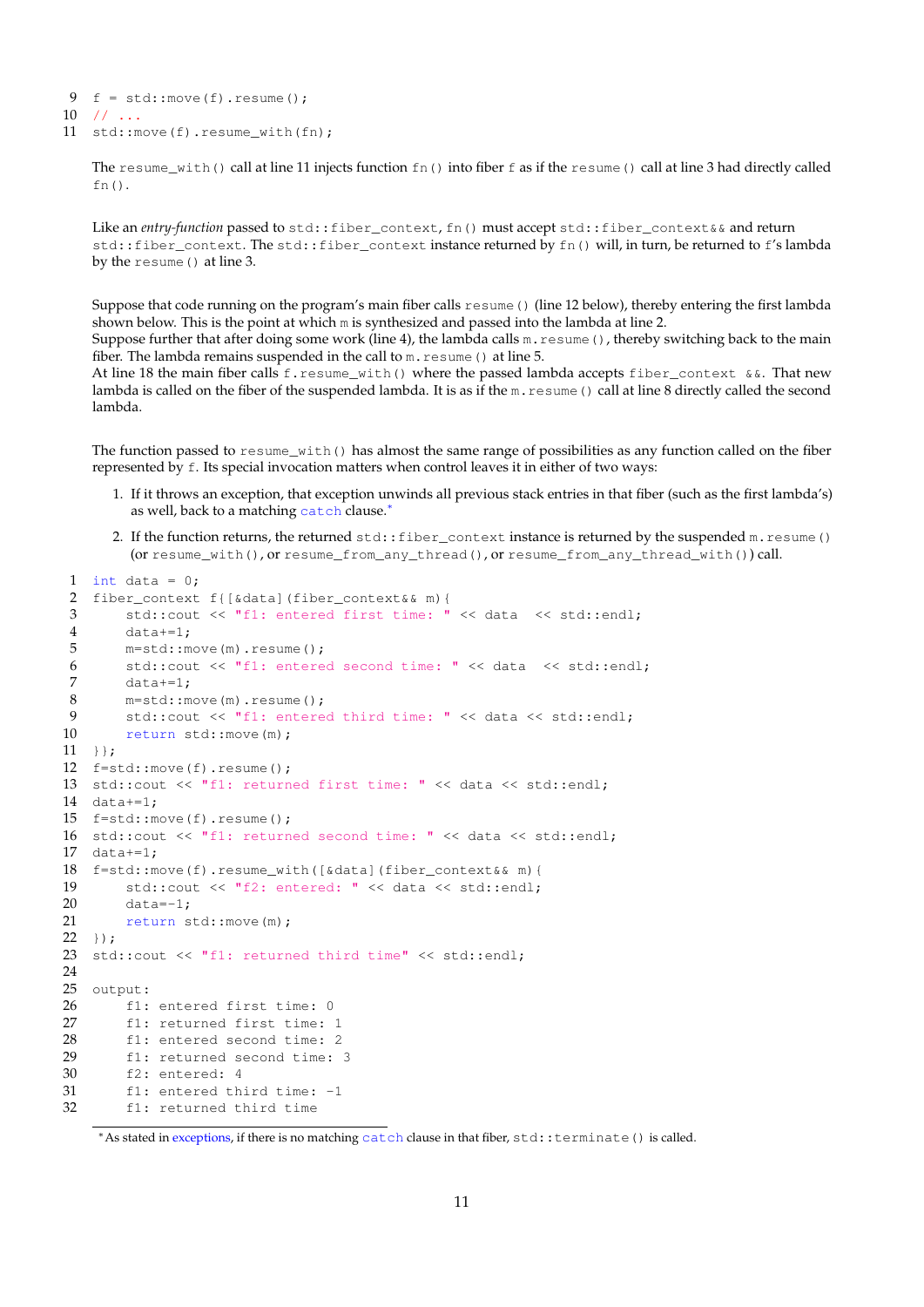The f.resume\_with(<lambda>) call at line 18 passes control to the second lambda on the fiber of the first lambda.

As usual, resume\_with() synthesizes a std::fiber\_context instance representing the calling fiber, passed into the lambda as m. This particular lambda returns m unchanged at line 21; thus that m instance is returned by the resume () call at line 8.

Finally, the first lambda returns at line 10 the m variable updated at line 8, switching back to the main fiber.

One case worth pointing out is when you call resume\_with() (or resume\_from\_any\_thread\_with()) on a std::fiber\_context that has not yet been resumed for the first time:

```
1 fiber_context topfunc(fiber_context&& prev);
2 fiber_context injected(fiber_context&& prev);
3
4 fiber_context f(topfunc);
5 // topfunc() has not yet been entered
6 std::move(f).resume_with(injected);
```
<span id="page-11-0"></span>In this situation, injected() is called with a std::fiber\_context instance representing the caller of resume\_with(). When injected() eventually returns that (or some other valid) std::fiber\_context instance, the returned std::fiber\_context instance is passed into topfunc() as its prev parameter.

**Member functions resume\_with() and resume\_from\_any\_thread\_with() allow you to inject a function into a suspended fiber.**

## **passing data between fibers**

Data can be transferred between two fibers via global pointer, a calling wrapper (like std::bind) or lambda capture.

```
1 int i=1;
2 std::fiber_context lambda{[&i](fiber_context&& caller){
3 std::cout << "inside lambda,i==" << i << std::endl;
4 i+=1;
5 caller=std::move(caller).resume();
6 return std::move(caller);
7 + };8 lambda=std::move(lambda).resume();
9 std::cout << "i==" << i << std::endl;
10 lambda=std::move(lambda).resume();
11
12 output:
13 inside lambda, i == 1<br>14 i == 21 = 2
```
<span id="page-11-1"></span>The resume() call at line 8 enters the lambda and passes 1 into the new fiber. The value is incremented by one, as shown at line 4. The expression caller.resume() at line 5 resumes the original context (represented within the lambda by caller).

The call to lambda.resume() at line 10 resumes the lambda, returning from the caller.resume() call at line 5. The std::fiber\_context instance caller invalidated by the resume() call at line 5 is replaced with the new instance returned by that same resume() call.

Finally the lambda returns (the updated) caller at line 6, terminating its context.

Since the updated caller represents the fiber suspended by the call at line 10, control returns to main().

However, since context lambda has now terminated, the updated lambda is invalid. Its operator bool() returns false.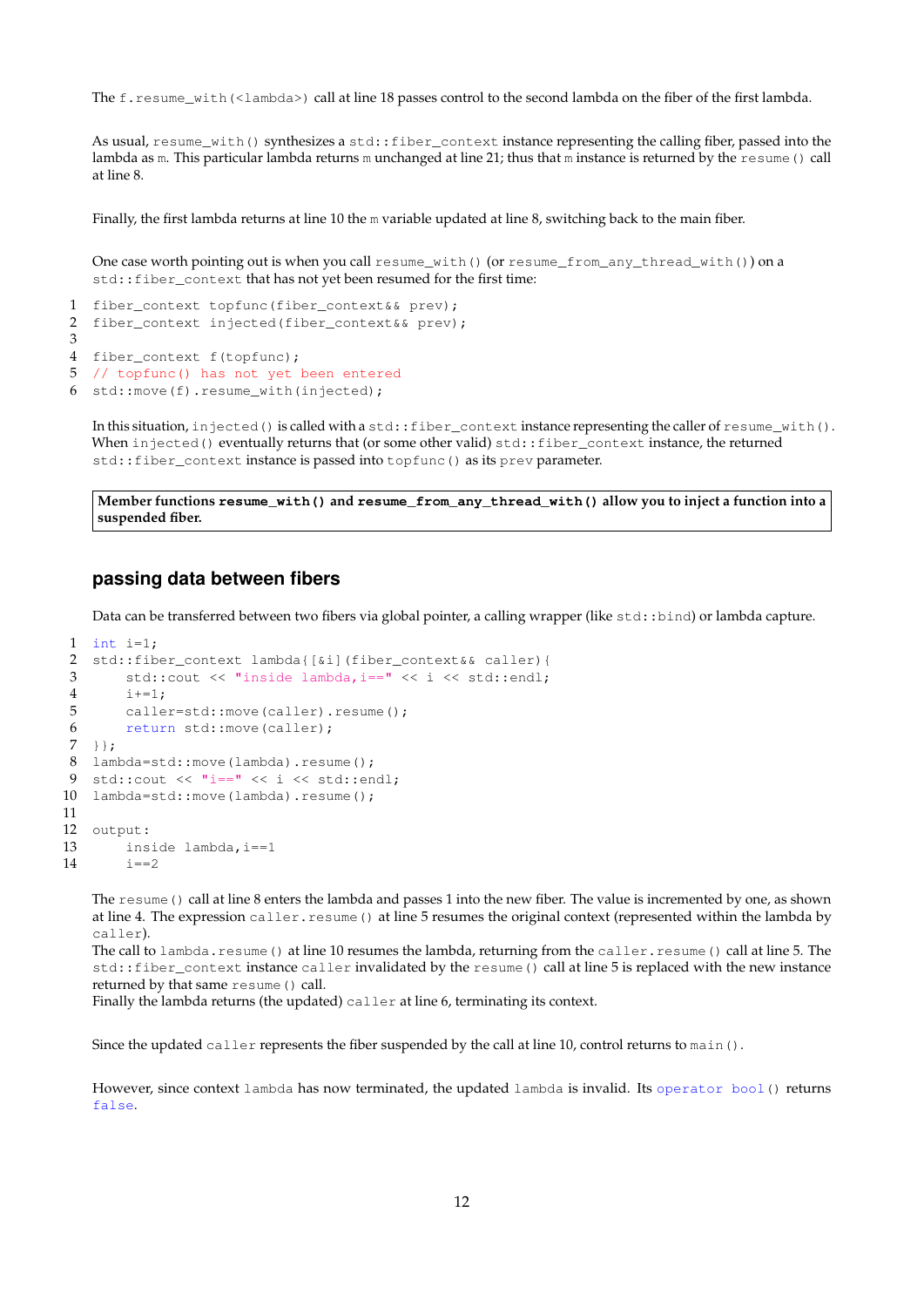**Using lambda capture is the preferred way to transfer data between two fibers; global pointers or a calling wrapper (such as std::bind) are alternatives.**

## <span id="page-12-0"></span>**termination**

There are a few different ways to terminate a given fiber without terminating the whole process, or engaging undefined behavior.

When a std::fiber\_context instance is constructed with an *entry-function*, its new stack is initialized with the frame of an implicit top-level function that can catch std::unwind\_exception. std::unwind\_exception binds a std::fiber\_context instance; the implicit catch clause returns the bound std::fiber\_context from that toplevel function.

Therefore, any of the following will gracefully terminate a fiber:

- Cause its *entry-function* to return a valid std::fiber\_context.
- From within the fiber you wish to terminate, call std::unwind\_fiber() with a valid std::fiber\_context. This throws a std::unwind\_exception instance that binds the passed std::fiber\_context; that fiber will be resumed when the active fiber terminates.
- From within the fiber you wish to terminate, construct and throw std::unwind\_exception, binding the std::fiber\_context you intend to resume next. This is what std::unwind\_fiber() does internally.
- Call fiber\_context::resume\_with(unwind\_fiber). This is what ~fiber\_context() does. Since std::unwind\_fiber() accepts a std::fiber\_context, and since resume\_with() synthesizes a std::fiber\_context representing its caller and passes it to the subject function, this terminates the fiber referenced by the original std::fiber\_context instance and switches back to the caller.
- Engage ~fiber\_context(): switch to some other fiber, which will receive a std::fiber\_context instance representing the current fiber. Make that other fiber destroy the received std::fiber\_context instance.

(However, since the operating system allocates the stack for main() and for a thread's *entry-function*, of course there is no implicit top-level stack frame, no implicit catch (std::unwind\_exception). In a conforming implementation, returning from a thread's *entry-function* may terminate all fibers on that thread. Returning from main() may terminate the whole process.)

The above are all equivalent: stack variables are properly destroyed, since the stack is unwound by throwing an exception. (See [stack destruction.](#page-13-1))

In an environment that forbids exceptions, every std::fiber\_context you launch must terminate gracefully, by returning from its top-level function. You may not call std::unwind\_fiber(). You may not call ~fiber\_context(), explicitly or implicitly, on a valid std:: fiber\_context instance.

When an explicitly-launched fiber's *entry-function* returns a valid std::fiber\_context instance, that fiber is terminated. Control switches to the fiber indicated by the returned std::fiber\_context instance. The *entry-function* may return (switch to) any reachable valid std::fiber\_context instance – it need not be the instance originally passed in, or an instance returned from any of the resume () family of methods.

Returning an invalid std::fiber\_context instance (operator bool() returns false) invokes undefined behavior.

*Calling* resume() means: "Please switch to the indicated fiber; I am suspending; please resume me later."

Returning a particular std::fiber\_context means: "Please switch to the indicated fiber; and by the way, I am done."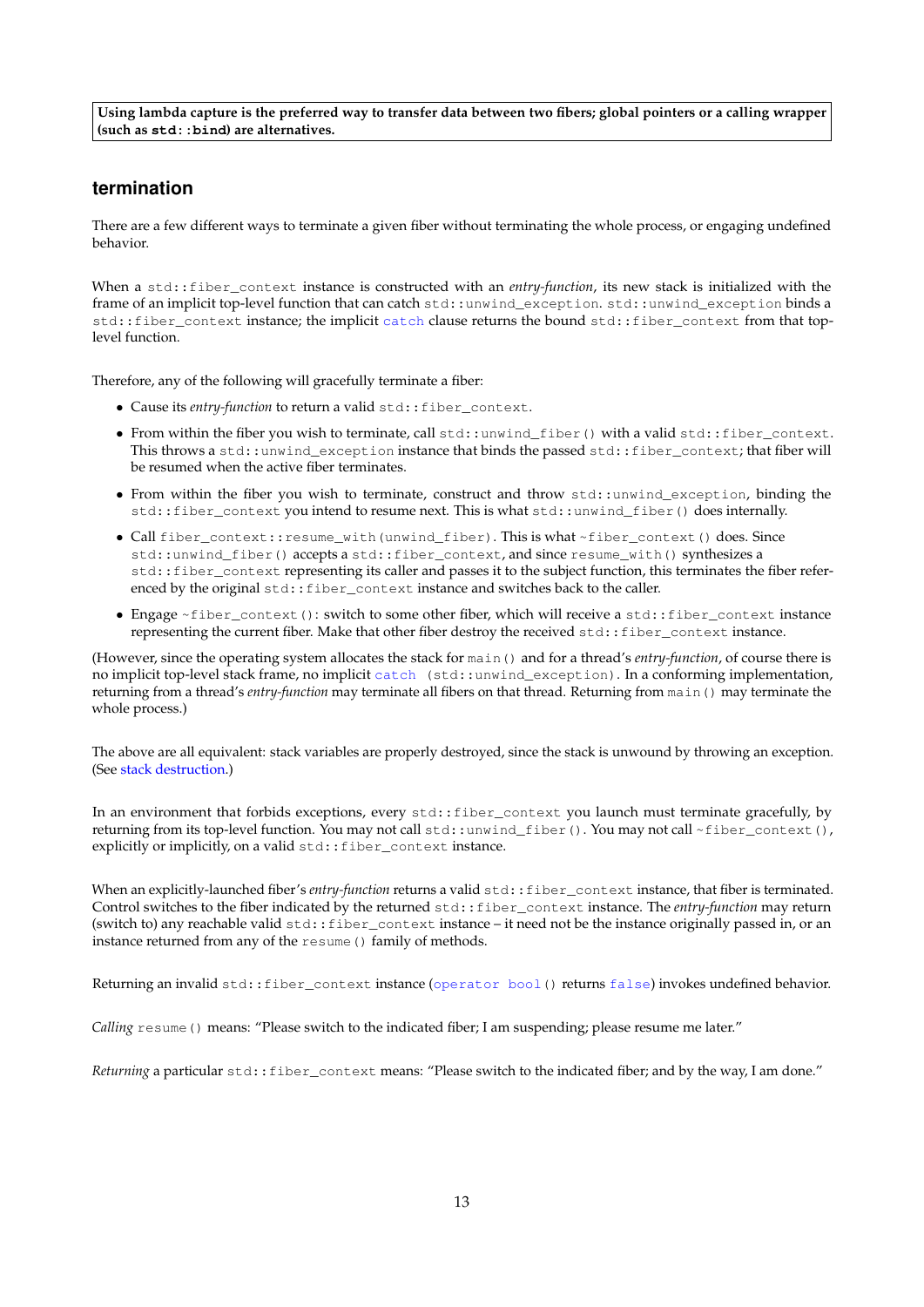## <span id="page-13-2"></span>**exceptions**

In general, if an uncaught exception escapes from the *entry-function*, std::terminate is called. There is one exception: std::unwind\_exception. The std::fiber\_context facility internally uses std::unwind\_exception to clean up the stack of a suspended context being destroyed. This exception must be allowed to propagate out of an *entry-function*.

A correct *entry-function*  $try/catch$  block looks like this:

```
try{
    // ... body of fiber logic ...
}catch(const std::unwind_exception&){
   // do not swallow unwind_exception
    throw;
}catch(...){
    // ... log, or whatever ...
}
```
<span id="page-13-0"></span>Of course, no try/catch block is needed if neither *entry-function* nor anything it calls throws exceptions.

## <span id="page-13-1"></span>**stack destruction**

On construction of a std::fiber\_context a stack is allocated. If the *entry-function* returns, the stack will be destroyed. If the function has not yet returned and the ?? of the std::fiber\_context instance representing that context is called, the stack will be unwound and destroyed.

Consider a running fiber f2 that destroys the std::fiber\_context instance representing f1.

f1's destructor, running on f2, implicitly calls member-function resume\_with(), passing std::unwind\_fiber() as argument. Fiber f1 will be temporarily resumed and std::unwind\_fiber() is invoked.

Function std::unwind\_fiber() binds an instance of std::fiber\_context that represents f2, then throws exception std::unwind\_exception, which unwinds f1's stack (walking the stack and destroying automatic variables in reverse order of construction). The first frame on f1's stack, the one created by std::fiber\_context's constructor, catches the exception, extracts the bound std::fiber\_context representing f2 and terminates f1 by returning f2. Control is returned to  $f2$  and  $f1's$  stack gets deallocated.

The stack on which main() is executed, as well as the stack implicitly created by std::thread's constructor, is allocated by the operating system. Such stacks are recognized by  $std:ffiber) context, and are not deallocated by its destructor.$ 

## **std::fiber\_context as building block for higher-level frameworks**

A low-level API enables a rich set of higher-level frameworks that provide specific syntaxes/semantics suitable for specific domains. As an example, the following four frameworks are based on the low-level fiber switching API of *[Boost.Context](http://www.boost.org/doc/libs/release/libs/context/doc/html/index.html)*[14](#page-25-9) (implements the API of this proposal).

### *[Boost.Coroutine2](http://www.boost.org/doc/libs/release/libs/coroutine2/doc/html/index.html)*[15](#page-25-10) implements **asymmetric coroutines** coroutine<>::push\_type and

coroutine<>::pull\_type, providing a unidirectional transfer of data. These stackful coroutines are only used in pairs. When coroutine<>::push\_type is explicitly instantiated, coroutine<>::pull\_type is synthesized and passed as parameter into the coroutine function. In the example below, coroutine<>::push\_type (variable writer) provides the resume operation, while coroutine<>::pull\_type (variable in) represents the suspend operation. Inside the lambda,in.get() pulls strings provided by coroutine<>::push\_type's output iterator support.

```
struct FinalEOL{ ~FinalEOL(){ std::cout << std::endl; } };
std::vector<std::string> words{
    "peas", "porridge", "hot", "peas",
    "porridge", "cold", "peas", "porridge",
    "in", "the", "pot", "nine",
```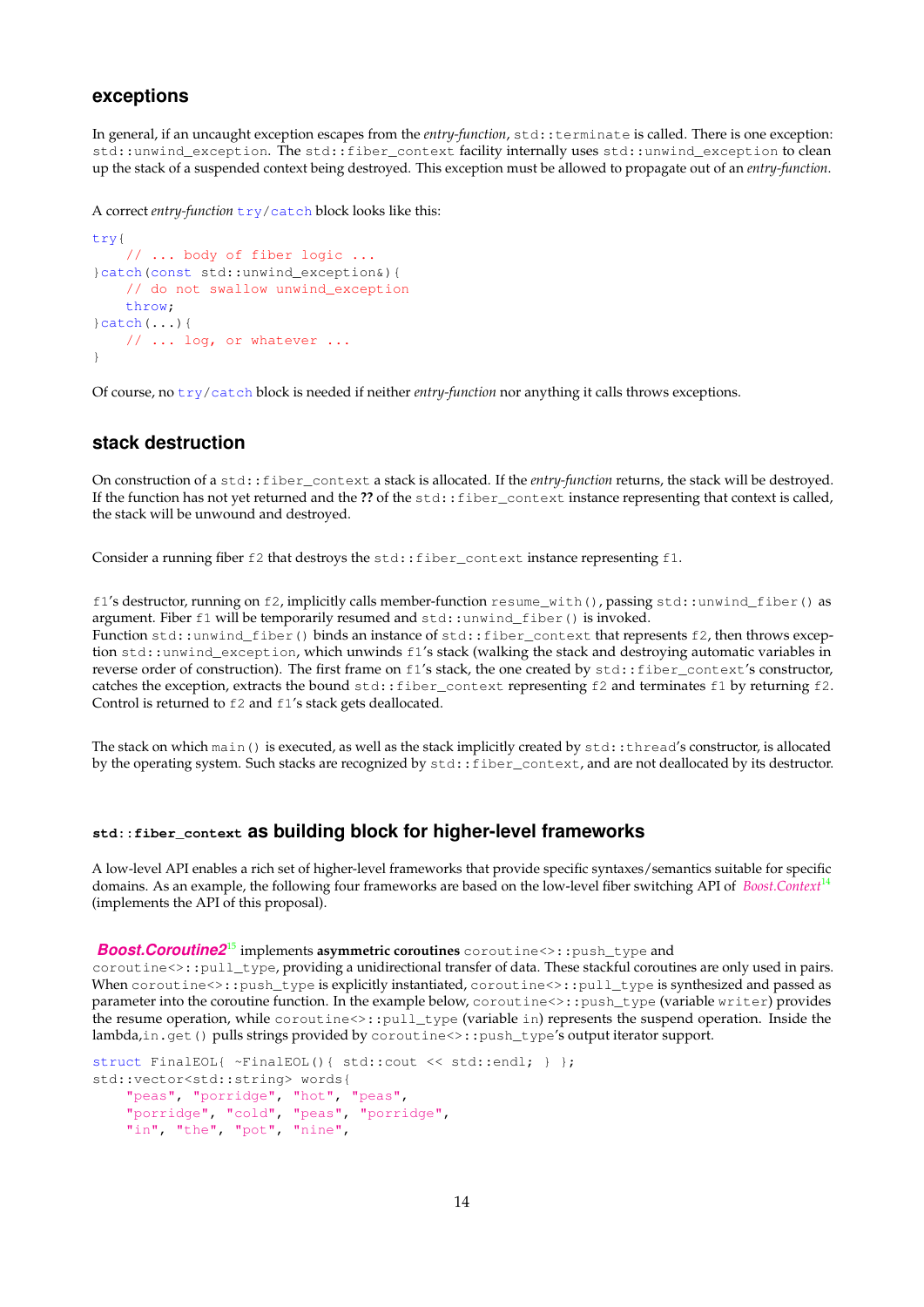```
"days", "old" };
int num=5,width=15;
boost::coroutines2::coroutine<std::string>::push_type writer{
    [&](boost::coroutines2::coroutine<std::string>::pull_type& in){
        FinalEOL eol;
        for (i; j) {
            for (int i=0; i<num; ++i) {
                if (!in){
                    return;
                }
                std::cout << std::setw(width) << in.get();
                in();
            }
            std::cout << std::endl;
        }
    }};
std::copy(std::begin(words), std::end(words), std::begin(writer));
```
**[Synca](https://github.com/gridem/Synca)**<sup>[20](#page-25-11)</sup> (by Grigory Demchenko) is a small, efficient library to perform asynchronous operations in synchronous manner. The main features are a **GO-like** syntax, support for transferring execution context explicitly between different thread pools or schedulers (portals/teleports) and asynchronous network support.

```
int fibo(int v){
    if (v<2) return v;
    int v1,v2;
    Waiter()
         .go([v, \& v1]{ v1 = fibo(v-1); })
         .go([v, \& v2]{ v2 = fibo(v-2); })
         (wait();
    return v1+v2;
}
```
The code itself looks like synchronous invocations while internally it uses asynchronous scheduling.

**[Boost.Fiber](http://www.boost.org/doc/libs/release/libs/fiber/doc/html/index.html)**<sup>[16](#page-25-8)</sup> implements user-land threads and combines fibers with schedulers (scheduler-algorithms are customization points). The API is modelled after the std::thread-API and contains objects like future, mutex, condition\_variable ...

```
boost::fibers::unbuffered_channel<unsigned int> chan;
boost::fibers::fiber f1{[&chan]{
   chan.push(1);
    chan.push(1);
    chan.push(2);
    chan.push(3);
    chan.push(5);
    chan.push(8);
    chan.push(12);
    chan.close();
}};
boost::fibers::fiber f2{[&chan]{
    for (unsigned int value: chan) {
        std::cout << value << " ";
    }
    std::cout << std::endl;
}};
f1.join();
f2.join();
```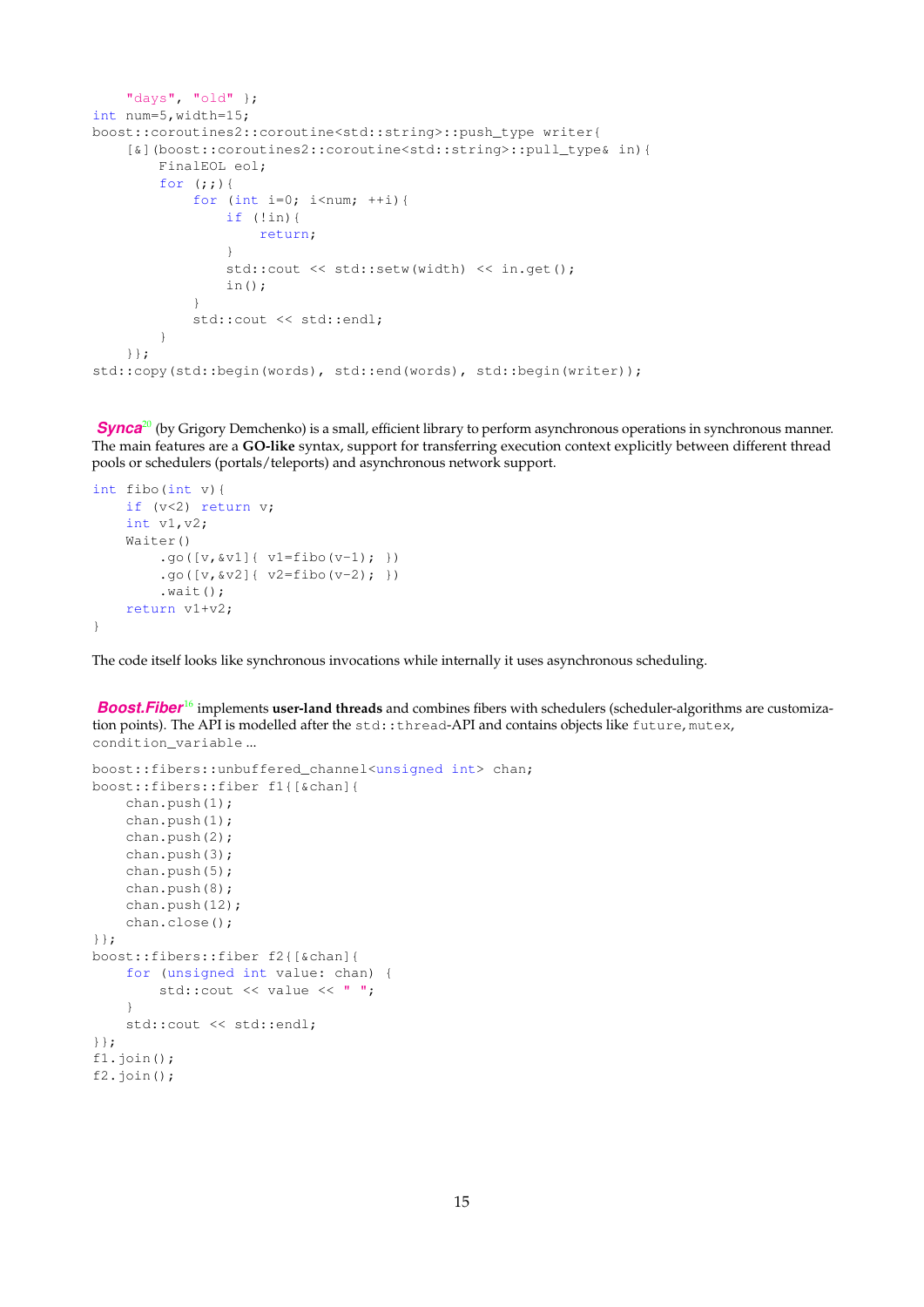**Facebook's** *[folly::fibers](https://github.com/facebook/folly/tree/master/folly/fibers)*[19](#page-25-12) is an asynchronous C++ framework using **user-land threads** for parallelism. In contrast to *[Boost.Fiber](http://www.boost.org/doc/libs/release/libs/fiber/doc/html/index.html)*, *[folly::fibers](https://github.com/facebook/folly/tree/master/folly/fibers)* exposes the scheduler and permits integration with various event dispatching libraries.

```
folly::EventBase ev_base;
auto& fiber_manager=folly::fibers::getFiberManager(ev_base);
folly::fibers::Baton baton;
fiber_manager.addTask([&]{
       std::cout << "task 1: start" << std::endl;
        baton.wait();
        std::cout << "task 1: after baton.wait()" << std::endl;
});
fiber_manager.addTask([&]{
       std::cout << "task 2: start" << std::endl;
        baton.post();
        std::cout << "task 2: after baton.post()" << std::endl;
});
ev_base.loop();
```
<span id="page-15-0"></span>*[folly::fibers](https://github.com/facebook/folly/tree/master/folly/fibers)* is used in many critical applications at Facebook for instance in *[mcrouter](https://code.facebook.com/posts/296442737213493/introducing-mcrouter-a-memcached-protocol-router-for-scaling-memcached-deployments)*[17](#page-25-13) and some other Facebook services/libraries like ServiceRouter (routing framework for *[Thrift](https://github.com/facebook/fbthrift)*<sup>[18](#page-25-14)</sup>), Node API (graph ORM API for graph databases) ...

**As shown in this section a low-level API can act as building block for a rich set of high-level frameworks designed for specific application domains that require different aspects of design, semantics and syntax.**

## **interaction with STL algorithms**

In the following example STL algorithm  $std:generator$  and fiber q generate a sequence of Fibonacci numbers and store them into std: : vector v.

```
int a;
std::fiber_context g{[&a](std::fiber_context&& m){
    a=0:
    int b=1;
    for(j;))m=std::move(m).resume();
        int next=a+b;
        a=b;
        b=next;
    }
    return std::move(m);
}};
std::vector<int> v(10);
std::generate(v.begin(), v.end(), [&a, &g]() mutable {
    g=std::move(g).resume();
    return a;
});
std::cout \lt\lt "v: ";
for (auto i: v) {
    std::cout << i << " ";
}
std::cout \langle \cdot \cdot \cdot \cdot \cdot \ranglen";
output: v: 0 1 1 2 3 5 8 13 21 34
```
<span id="page-15-1"></span>**The proposed fiber API does not require modifications of the STL and can be used together with existing STL algorithms.**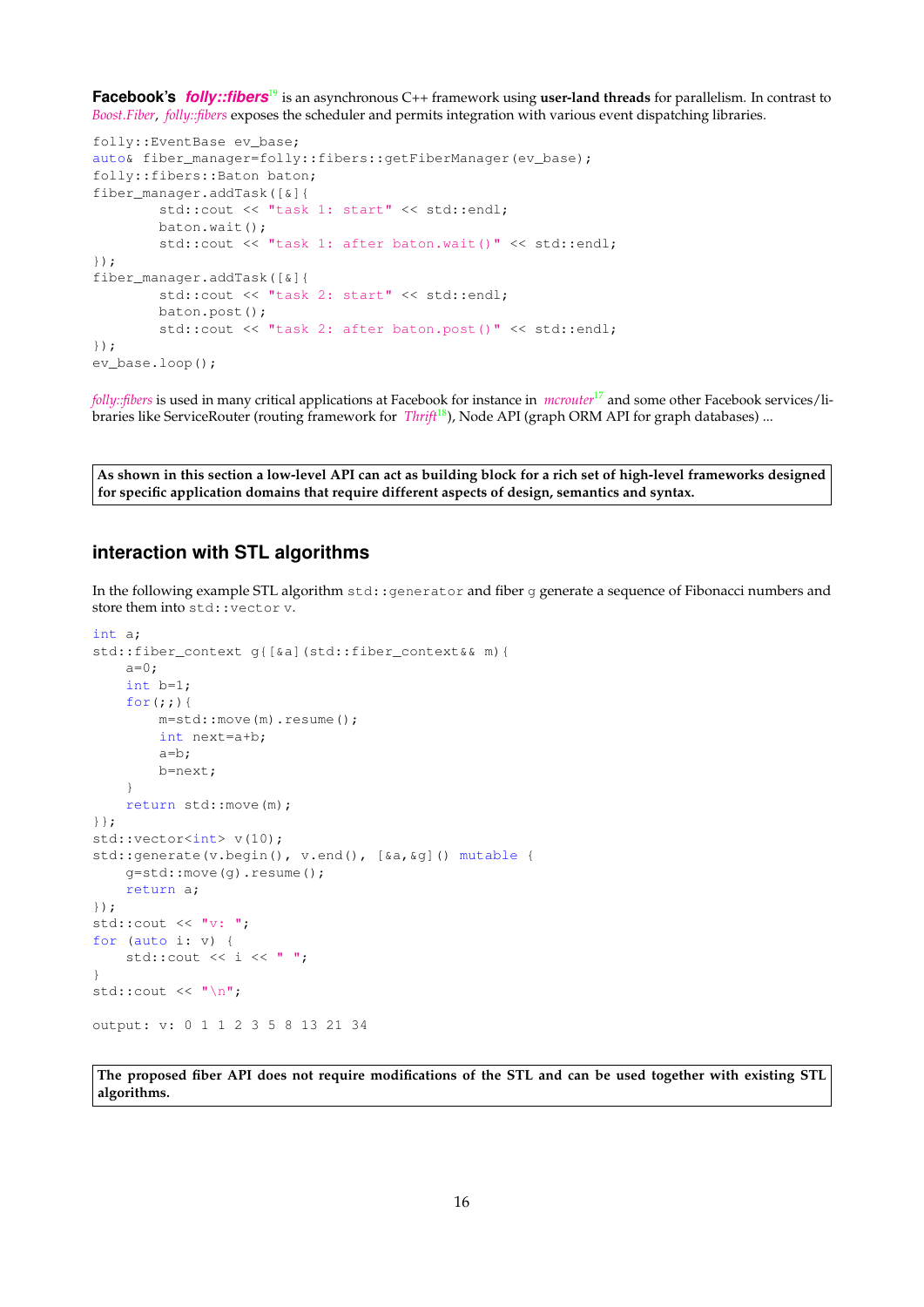**This proposal does N O T seek to standardize any particular implementation or impose any specific calling convention!**

Modern **micro-processors** are **register machines**; the content of processor registers represent the execution context of the program at a given point in time.

**Operating systems** maintain for each process all relevant data (execution context, other hardware registers etc.) in the process table. The operating system's **CPU scheduler** periodically suspends and resumes processes in order to share CPU time between multiple processes. When a process is suspended, its execution context (processor registers, instruction pointer, stack pointer, ...) is stored in the associated process table entry. On resumption, the CPU scheduler loads the execution context into the CPU and the process continues execution.

The CPU scheduler does a **full context switch**. Besides preserving the execution context (complete CPU state), the cache must be invalidated and the memory map modified.

A kernel-level context switch is several orders of magnitude slower than a context switch at user-level.<sup>[3](#page-25-15)</sup>

**hypothetical fiber preserving complete CPU state** This strategy tries to preserve the complete CPU state, e.g. all CPU registers. This requires that the implementation identifies the concrete micro-processor type and supported processor features. For instance the x86-architecture has several flavours of extensions such as MMX, SSE1-4, AVX1-2, AVX-512.

Depending on the detected processor features, implementations of certain functionality must be switched on or off. The CPU scheduler in the operating system uses such information for context switching between processes.

A fiber implementation using this strategy requires such a detection mechanism too (equivalent to swapper/system\_32() in the Linux kernel).

Aside from the complexity of such detection mechanisms, preserving the complete CPU state for each fiber switch is expensive.

**A context switch facility that preserves the complete CPU state like an operating system is possible but impractical for user-land.**

<span id="page-16-1"></span>fiber switch using the calling convention For std::fiber\_context, not all registers need be preserved because the context switch is effected by a visible function call. It need not be completely transparent like an operating-system context switch; it only needs to be as transparent as a call to any other function. The calling convention – the part of the ABI that specifies how a function's arguments and return values are passed – determines which subset of micro-processor registers must be preserved by the called subroutine.

The **calling convention**[13](#page-25-16) of **SYSV ABI** for **x86\_64** architecture determines that general purpose registers R12, R13, R14, R15, RBX and RBP must be preserved by the sub-routine - the first arguments are passed to functions via RDI, RSI, RDX, RCX, R8 and R9 and return values are stored in RAX, RDX.

So on that platform, the resume() implementation preserves the **general purpose registers** (R12-R15, RBX and RBP) specified by the calling convention. In addition, the **stack pointer** and **instruction pointer** are preserved and exchanged too – thus, from the point of view of calling code, resume () behaves like an ordinary function call.

In other words, resume() acts on the level of a simple function invocation – with the same performance characteristics (in terms of CPU cycles).

This technique is used in *[Boost.Context](http://www.boost.org/doc/libs/release/libs/context/doc/html/index.html)*[14](#page-25-9) which acts as building block for *[folly::fibers](https://github.com/facebook/folly/tree/master/folly/fibers)*. The *[folly::fibers](https://github.com/facebook/folly/tree/master/folly/fibers)* framework itself is the basis of many critical applications at Facebook, such as *[mcrouter](https://code.facebook.com/posts/296442737213493/introducing-mcrouter-a-memcached-protocol-router-for-scaling-memcached-deployments)*[17](#page-25-13) and some other Facebook services/libraries like ServiceRouter (routing framework for *[Thrift](https://github.com/facebook/fbthrift)*[18](#page-25-14)), Node API (graph ORM API for graph databases) ...

**in-place substitution at compile time** During code generation, a compiler-based implementation could inject the assembler code responsible for the fiber switch directly into each function that calls resume(). That would save an extra indirection (JMP + PUSH/MOV of certain registers used to invoke resume()).

<span id="page-16-0"></span>**CPU state at the stack** Because each fiber must preserve CPU registers at suspension and load those registers at resumption, some storage is required.

Instead of allocating extra memory for each fiber, an implementation can use the stack by simply advancing the stack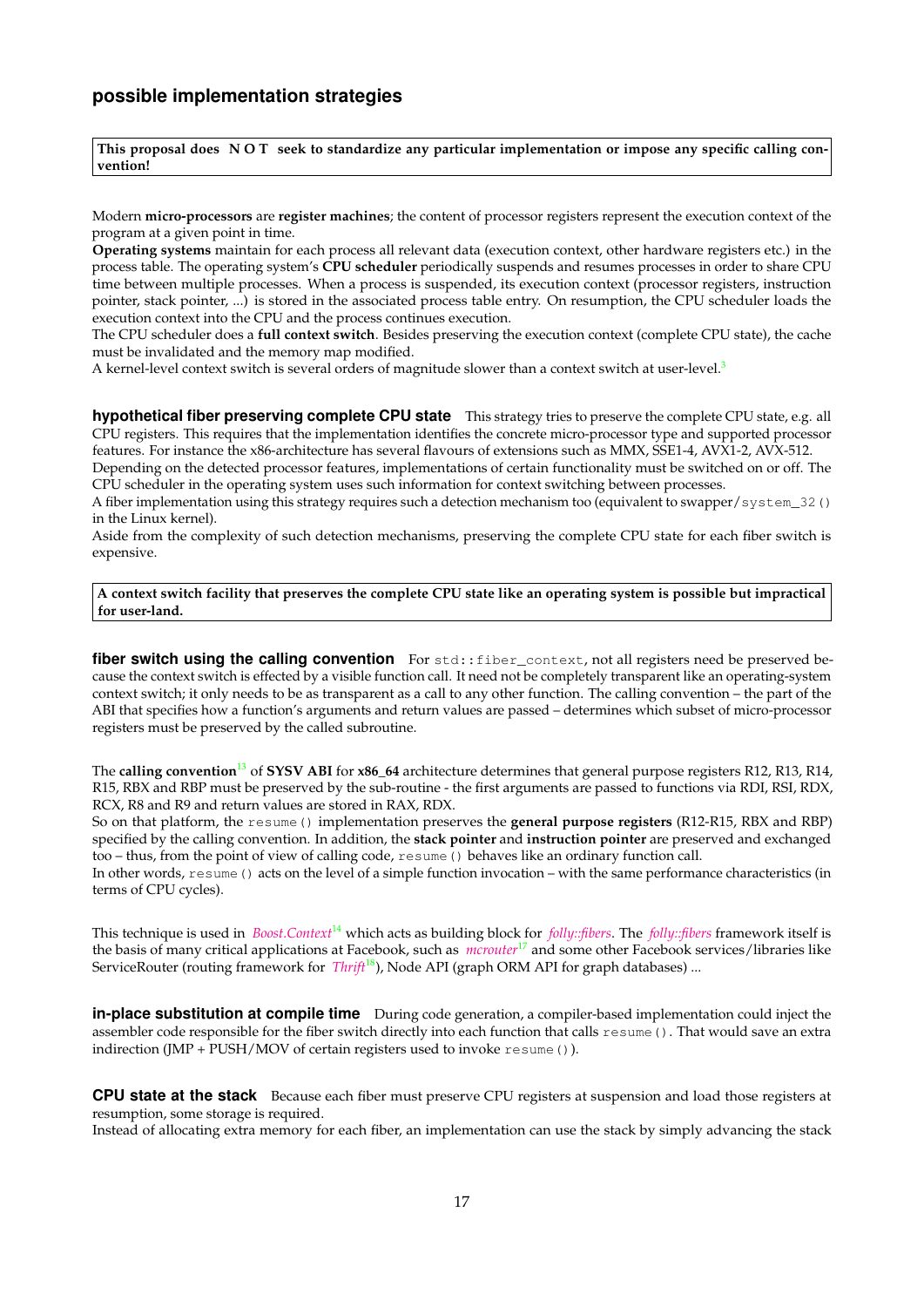pointer at suspension and pushing the CPU registers (CPU state) onto the stack owned by the suspending fiber. When the fiber is resumed, the values are popped from the stack and loaded into the appropriate registers.

This strategy works because only a running fiber creates new stack frames (moving the stack pointer). While a fiber is suspended, it is safe to keep the CPU state on its stack.

Using the stack as storage for the CPU state has the additional advantage that std::fiber\_context must only contain a pointer to the stack location: its memory footprint can be that of a pointer.

Section [synthesizing the suspended fiber](#page-5-2) describes how global variables are avoided by synthesizing a std::fiber\_context from the active fiber (execution context) and passing this synthesized std::fiber\_context (representing the now-suspended fiber) into the resumed fiber. Using the stack as storage makes this mechanism very easy to implement.<sup>[∗](#page-17-4)</sup> Inside resume() the code pushes the relevant CPU registers onto the stack, and from the resulting stack address creates a new std::fiber\_context. This instance is then passed (or returned) into the resumed fiber (see [synthesizing the suspended](#page-5-2) [fiber\)](#page-5-2).

**Using the active fiber's stack as storage for the CPU state is efficient because no additional allocations or deallocations are required.**

## <span id="page-17-0"></span>**fiber switch on architectures with register window**

The implementation of fiber switch is possible – many libc implementations still provide the ucontext-API (swapcontext() and related functions)<sup>[†](#page-17-5)</sup> for architectures using a register window (such as SPARC). The implementation of swapcontext () could be used as blueprint for a fiber implementation.

## <span id="page-17-1"></span>**how fast is a fiber switch**

A fiber switch takes 11 CPU cycles on a *x86\_64-Linux* system[‡](#page-17-6) using an implementation based on the strategy described in [fiber switch using the calling convention](#page-16-1) (implemented in *[Boost.Context](http://www.boost.org/doc/libs/release/libs/context/doc/html/index.html)*, [14](#page-25-9) branch *fiber*).

## <span id="page-17-2"></span>**interaction with accelerators**

For many core devices several programming models, such as OpenACC, CUDA, OpenCL etc., have been developed targeting **host-directed** execution using an attached or integrated accelerator. The CPU executes the main program while controlling the activity of the accelerator. Accelerator devices typically provide capabilities for efficient vector processing<sup>[§](#page-17-7)</sup>. Usually the host-directed execution uses **computation offloading** that permits executing computationally intensive work on a separate device (accelerator).<sup>[1](#page-25-17)</sup>

For instance CUDA devices use a **command buffer** to establish communication between host and device. The host puts commands (op-codes) into the command buffer and the device process them **asynchronously**. [2](#page-25-18)

It is obvious that a fiber switch does **not** interact with **host-directed device-offloading**. A fiber switch works like a function call (see [fiber switch using the calling convention\)](#page-16-1).

## <span id="page-17-3"></span>**multi-threading environment**

Member function can\_resume\_from\_any\_thread() returns false if the stack used by the std::fiber\_context instance was created by the operating system (main application or thread stack), and the caller is running on a different thread. When the stack represented by the std::fiber\_context instance was created by std::fiber\_context's

<span id="page-17-4"></span><sup>∗</sup>The implementation of *[Boost.Context](http://www.boost.org/doc/libs/release/libs/context/doc/html/index.html)*[14](#page-25-9) utilizes this technique.

<span id="page-17-5"></span><sup>†</sup>ucontext was removed from POSIX standard by POSIX.1-2008

<span id="page-17-6"></span><sup>‡</sup> Intel XEON E5 2620v4 2.2GHz

<span id="page-17-7"></span><sup>§</sup>warp on CUDA devices, wavefront on AMD GPUs, 512-bit SIMD on Intel Xeon Phi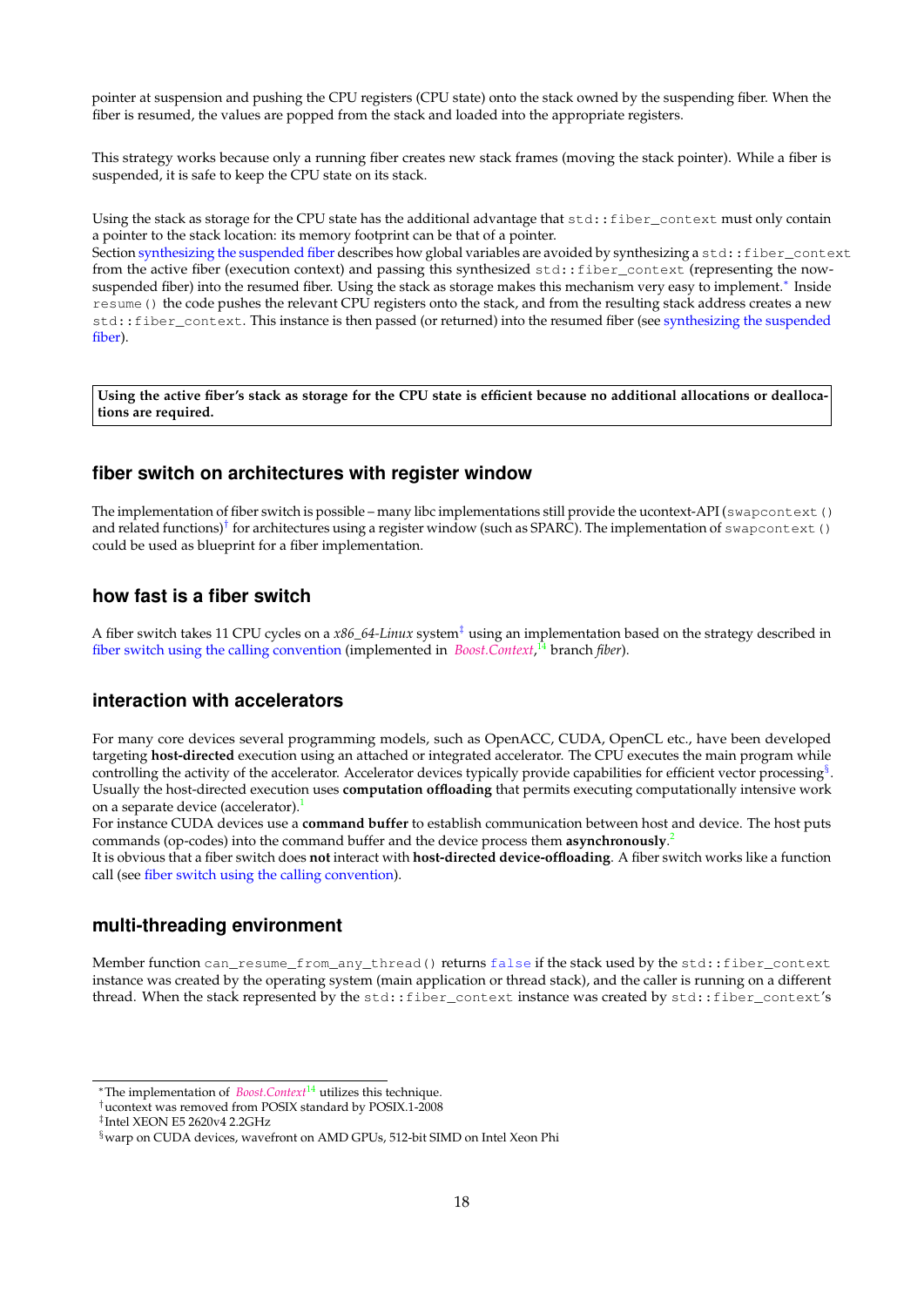constructor, can\_resume\_from\_any\_thread() returns true.\* You must not attempt to resume an instance representing a stack provided by the operating system on some other thread!

can\_resume() can be called to determine whether a given std::fiber\_context instance might safely be resumed on a particular thread by calling resume() or resume\_with().

std::fiber\_context is TLS-agnostic - best practices related to TLS apply to fibers too (see P0772R0.)

There could potentially be Undefined Behavior if:

- code running on a fiber references thread\_local variables
- the compiler/runtime implementation caches a pointer to thread\_local storage on the stack
- that fiber is suspended, and
- the suspended fiber is resumed on a different thread.

The cached TLS pointer is now pointing to storage belonging to some other thread. If the original thread terminates before the new thread, the cached TLS pointer is now dangling.

For a runtime that caches TLS pointers in such fashion, an implementation of resume\_from\_any\_thread() or resume\_from\_any\_thread\_with() could conceivably walk the suspended stack, patching cached pointers.

## <span id="page-18-0"></span>**acknowledgment**

The authors would like to thank Andrii Grynenko, Detlef Vollmann, Geoffrey Romer, Grigory Demchenko, Lee Howes, David Hollman, Eric Fiselier and Yedidya Feldblum.

<span id="page-18-1"></span><sup>∗</sup>A possible implementation could mark the first stack frame by creating a special marker (for instance *0xBADCAFFEE* etc.) at a specific offset in the first stack frame or use a special function name for the first function and walk the stack searching for these markers.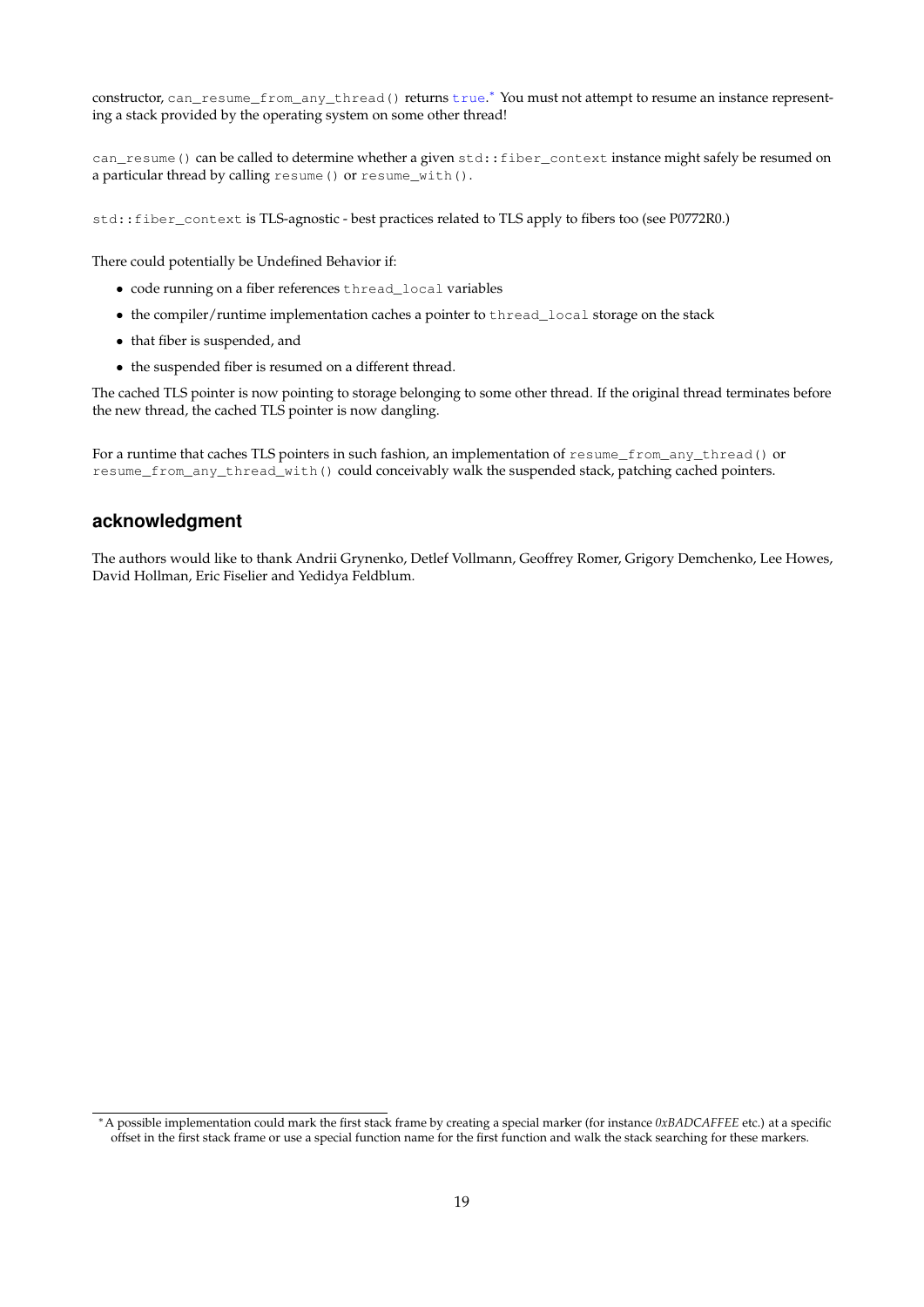## **API**

## <span id="page-19-0"></span>**33.7 Cooperative User-Mode Threads [fiber-context]**

## <span id="page-19-1"></span>**33.7.1 General [fiber-context.general]**

The extensions proposed here support creation and activation of cooperative user-mode threads, here called *fibers*.

The term "user-mode" means that a given fiber can be activated without entering the operating-system kernel.

The term "cooperative" means that typically multiple fibers share an underlying execution agent, for example a  $std$ :  $:t$ hread. On a given std::thread, only one fiber is running at any given time. Sharing that agent is explicit rather than pre-emptive. The running fiber *suspends* (or *yields*) to another fiber. This action *launches* a new fiber, or *resumes* a previously-suspended fiber.

Suspending the running fiber in order to resume (or launch) another is called *context switching*.

The term "thread" here means that even though a given fiber may suspend and later be resumed, it is logically a thread of execution as defined in [intro.multithread].

Every C++ function that has been called, but has neither returned nor suspended, requires some storage for its variables with automatic storage duration [basic.stc.auto]. Typically this storage also contains bookkeeping data such as the location of the function's most recent caller, to support the return statement [stmt.return]. This storage is called the function's *activation record* or *activation frame*.

Activation frames for active functions are logically kept in a *function stack*, or simply *stack*, as discussed in Exceptions [except], particularly sections Constructors and destructors [except.ctor], Handling an exception [except.handle], The std::terminate function [except.terminate] and The std::uncaught\_exceptions() function [except.uncaught].

The term "stack" simply means that each function call causes the called function to construct a new activation frame. Return from that function destroys that activation frame, in last-in-first-out fashion. Each recursive call to a function causes a new activation frame to be constructed even though its previous activation frame(s) still exist.

The implementation of such a stack is implementation-dependent.

Launching a fiber logically creates a new stack, which remains associated with that fiber throughout its lifetime. Calling functions on a particular fiber, and returning from them, is independent of function calls and returns on any other fiber.

Context switching can be effected by designating some other fiber's stack as current, in a manner appropriate to the implementation of function stacks.

## <span id="page-19-2"></span>**33.7.2 Header <experimental/fiber\_context> synopsis [fiber-context.synopis]**

```
#include <fiber_context>
```
#define \_\_cpp\_lib\_experimental\_fiber\_context 201902

namespace std { namespace experimental { inline namespace concurrency\_v2 {

class fiber\_context;

```
class unwind_exception;
```
void unwind\_fiber(fiber\_context&& other);

} // namespace concurrency\_v2 } // namespace experimental } // namespace std

## <span id="page-19-3"></span>**33.7.3 Class fiber\_context intervalse in the set of the set of the set of the set of the set of the set of the set of the set of the set of the set of the set of the set of the set of the set of the set of the set of t**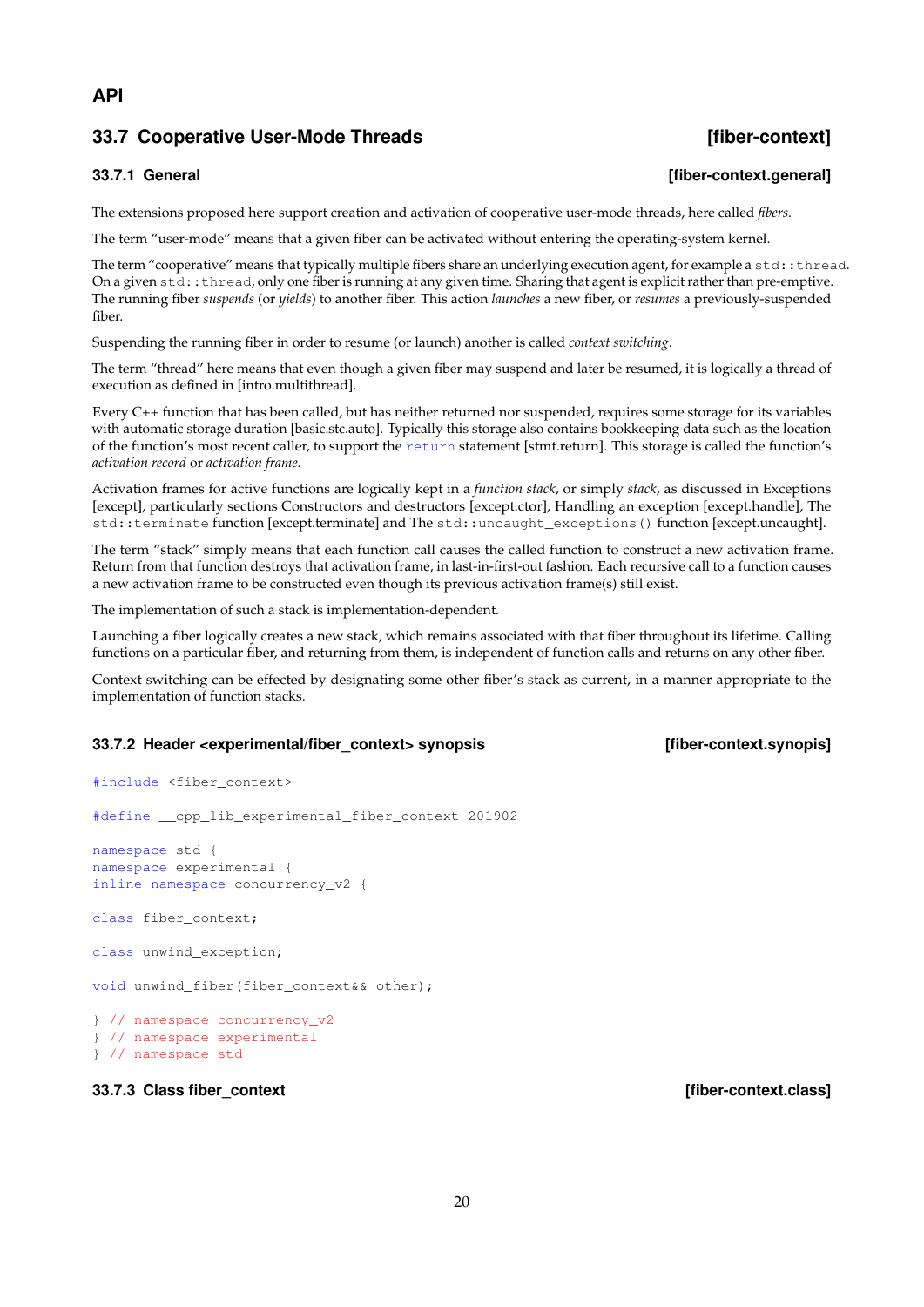```
namespace std {
namespace experimental {
inline namespace concurrency_v2 {
class fiber_context {
public:
   fiber context() noexcept;
   template<typename Fn>
   explicit fiber_context(Fn&& fn);
   ~fiber_context();
   fiber_context(fiber_context&& other) noexcept;
   fiber context& operator=(fiber context&& other) noexcept;
   fiber context(const fiber context& other) noexcept = delete;
   fiber_context& operator=(const fiber_context& other) noexcept = delete;
   fiber_context resume() &&;
   template<typename Fn>
    fiber_context resume_with(Fn&& fn) &&;
   fiber_context resume_from_any_thread() &&;
   template<typename Fn>
   fiber_context resume_from_any_thread_with(Fn&& fn) &&;
   bool can_resume() noexcept;
   bool can_resume_from_any_thread() noexcept;
   explicit operator bool() const noexcept;
   bool valid() const noexcept;
   void swap(fiber_context& other) noexcept;
};
} // namespace concurrency_v2
} // namespace experimental
} // namespace std
```
### **(constructor)** constructs new fiber\_context

| fiber_context() noexcept                                                         |     |
|----------------------------------------------------------------------------------|-----|
| template <typename fn=""><br/>explicit fiber_context(Fn&amp;&amp; fn)</typename> |     |
| fiber_context(fiber_context&& other) noexcept                                    | (3) |
| fiber context (const fiber context& other)=delete                                | (4) |

**1)** this constructor instantiates an invalid std::fiber\_context. Its valid() method returns false.

**2)** takes a callable object [func.def] as argument. The callable must have signature fiber\_context fn(fiber\_context&&). This constructor template shall not participate in overload resolution unless Fn is *Lvalue-Callable* [func.wrap.func] for the argument type std::fiber\_context&& and the return type std::fiber\_context. [ *Note:* The entryfunction fn is *not* immediately entered. The stack and any other necessary resources are created on construction, but fn is not entered until resume(), resume\_with(), resume\_from\_any\_thread() or resume\_from\_any\_thread\_with() is called. *— end note* | [*Note:* The entry-function fn passed to std::fiber\_context will be passed a synthesized std::fiber\_context instance representing the suspended caller of resume(), resume\_with(), resume\_from\_any\_thread() or resume\_from\_any\_thread\_with(). *— end note*]

**3)** moves underlying state to new std::fiber\_context

**4)** copy constructor deleted

**~fiber\_context()**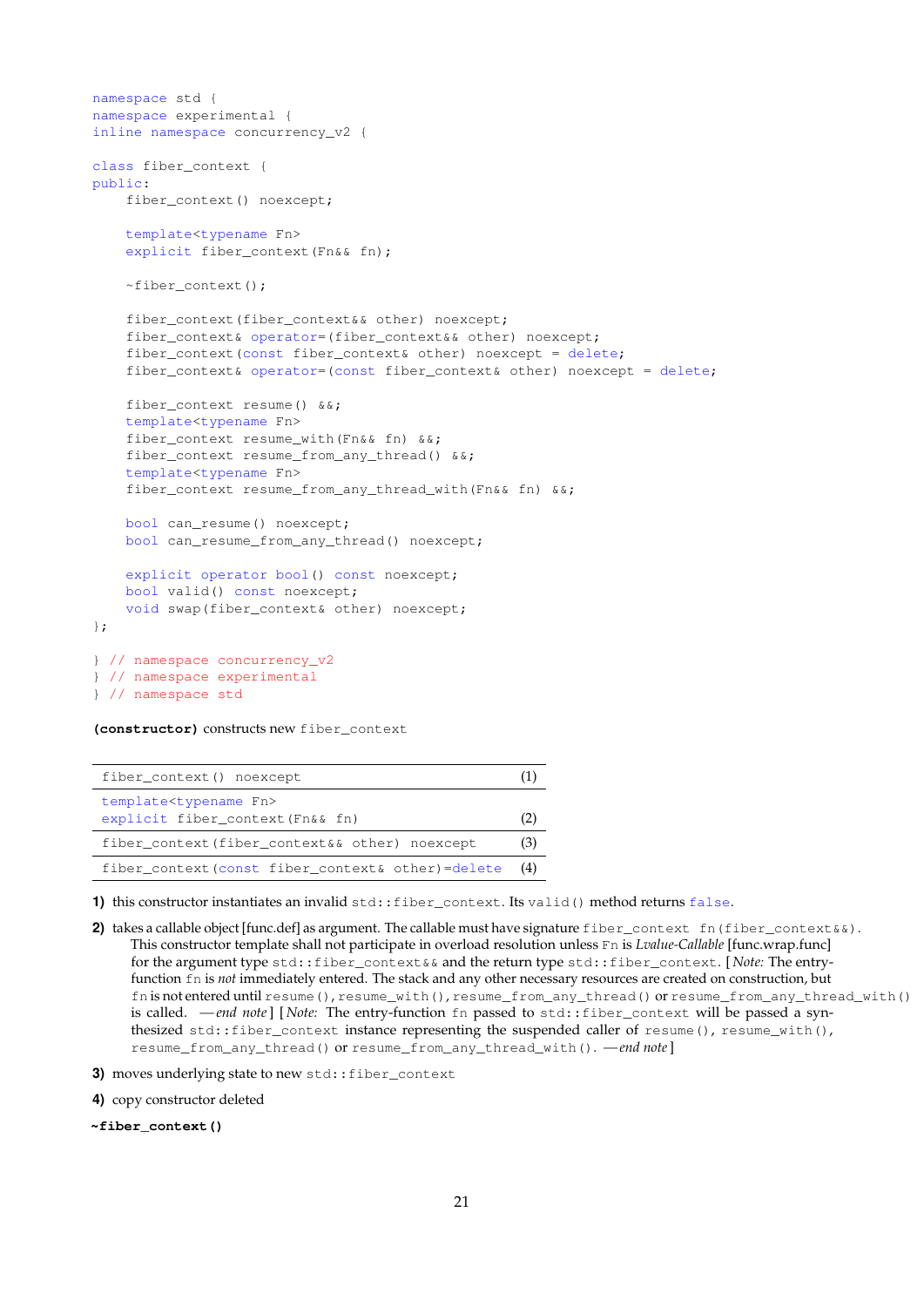### *Effects:*

**—** destroys a std::fiber\_context instance. If this instance represents a fiber of execution (valid() returns true), then the fiber of execution is destroyed too. Specifically, the stack is unwound by throwing std::unwind\_exception.

### *Remarks:*

**—** In a program in which exceptions are thrown, it is prudent to code a fiber's *entry-function* with a last-ditch catch (...) clause: in general, exceptions must *not* leak out of the *entry-function*. However, since stack unwinding is implemented by throwing an exception, a correct *entry-function* try statement must also catch (std::unwind\_exception const&) and rethrow it.

**operator=** moves the std::fiber\_context object

| fiber_context& operator=(fiber_context&& other) noexcept        | (1) |
|-----------------------------------------------------------------|-----|
| fiber_context& operator=(const fiber_context& other)=delete (2) |     |

*Effects:*

**1)** assigns the state of other to  $\star$ this using move semantics

**2)** copy assignment operator deleted

*Parameters:*

**other** another std::fiber\_context to assign to this object

*Returns:*

### **\*this**

*Postconditions:*

**—** other is invalidated (valid() returns false)

### **resume()** resumes a fiber

| fiber context resume() & &                             |     |
|--------------------------------------------------------|-----|
| template <typename fn=""></typename>                   |     |
| fiber context resume with (Fn&& fn) &&                 |     |
| fiber_context_resume_from_any_thread() &&              | [3] |
| template <typename fn=""></typename>                   |     |
| fiber_context_resume_from_any_thread_with(Fn&&_fn) & & | (4) |

*Effects:*

**1),3)** suspends the active fiber, resumes fiber \*this

**2),4)** suspends the active fiber, resumes fiber  $\star$ this but calls fn() in the resumed fiber (as if called by the suspended function) These member function templates shall not participate in overload resolution unless Fn is *Lvalue-Callable* [func.wrap.func] for the argument type std::fiber\_context&& and the return type std::fiber\_context.

*Parameters:*

**fn** callable object injected into resumed fiber

*Returns:*

fiber context the returned instance represents the fiber that has been suspended in order to resume the current fiber

*Exceptions:*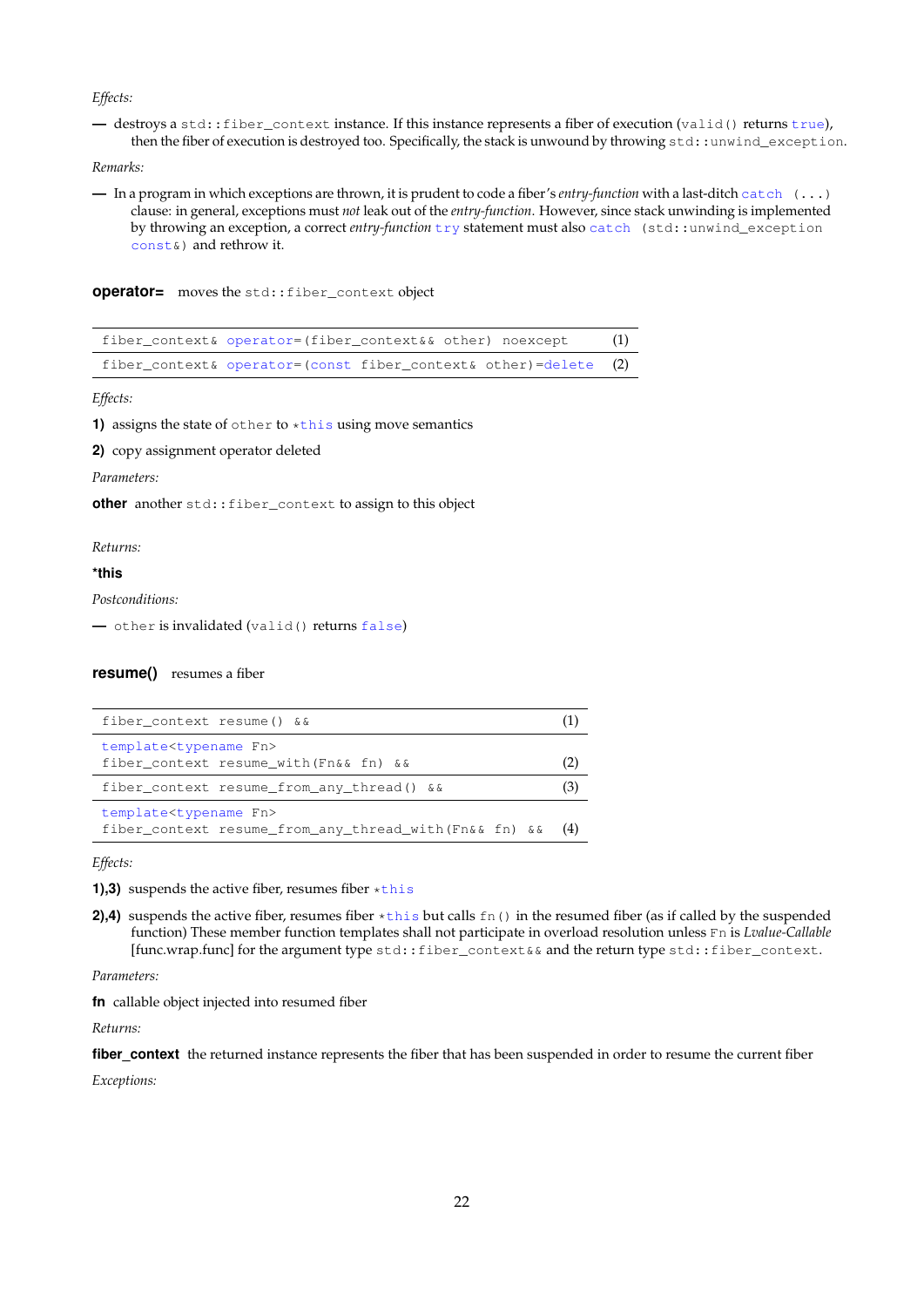- **—** resume(), resume\_with(), resume\_from\_any\_thread() or resume\_from\_any\_thread\_with() throws std::unwind\_exception when, while suspended, the std::fiber\_context instance representing the suspended fiber is destroyed
- **—** resume(), resume\_with(), resume\_from\_any\_thread() or resume\_from\_any\_thread\_with() can throw *any* exception if, while suspended:
	- some other fiber calls resume\_with() or resume\_from\_any\_thread\_with() to resume this suspended fiber
	- the function fn passed to resume\_with() or resume\_from\_any\_thread\_with()– or some function called by fn – throws an exception
- **—** Any exception thrown by the function fn passed to resume\_with() or resume\_from\_any\_thread\_with(), or any function called by  $fn$ , is thrown in the fiber referenced by  $\star$ this rather than in the fiber of the caller of resume\_with() or resume\_from\_any\_thread\_with().

### *Requires:*

- **—** \*this represents a valid fiber (valid() returns true)
- **—** for resume() and resume\_with(), the calling thread is the same as the thread on which the fiber represented by \*this was most recently run
- **—** for resume(), resume\_with(), resume\_from\_any\_thread() and resume\_from\_any\_thread\_with(), if can\_resume\_from\_any\_thread() would return false, the calling thread is the same as the thread on which the fiber represented by \*this was most recently run

### *Postconditions:*

**—** \*this is invalidated (valid() returns false)

### *Remarks:*

The intent of the distinction between resume() and resume\_from\_any\_thread(), as between resume\_with() and resume\_from\_any\_thread\_with(), is both for validation and for code auditing. If an application only ever calls resume() and resume\_with(), no fiber will ever be resumed on a thread other than the one on which it was initially resumed.

The intent of the names resume\_from\_any\_thread() and resume\_from\_any\_thread\_with() is to clarify the direction in which cross-thread resumption occurs. The calling thread always directly resumes a suspended fiber: control is passed into the suspended fiber, and the currently-running fiber suspends. These method names mean that the fiber represented by \*this will be resumed whether or not it was last resumed on the calling thread.

resume(), resume\_with(), resume\_from\_any\_thread() and resume\_from\_any\_thread\_with() preserve the execution context of the calling fiber. Those data are restored if the calling fiber is resumed.

A suspended fiber\_context can be destroyed. Its resources will be cleaned up at that time.

The returned fiber\_context indicates via valid() whether the previous active fiber has terminated (returned from *entry-function*).

Because resume(), resume\_with(), resume\_from\_any\_thread() and resume\_from\_any\_thread\_with() invalidate the instance on which they are called, *no valid*  $std::fiber\_context$  *instance ever represents the currently-running fiber.* In order to express the invalidation explicitly, these methods are rvalue-reference qualified.

When calling any of these methods, it is conventional to replace the newly-invalidated instance – the instance on which the method was was called – with the new instance returned by that call. This helps to avoid subsequent inadvertent attempts to resume the old, invalidated instance.

An injected function fn() must have signature std::fiber\_context\_fn(std::fiber\_context&&). It will be passed a synthesized std::fiber\_context instance representing the suspended caller of resume\_with() or resume\_from\_any\_thread\_with(). The std::fiber\_context instance returned by fn() is, in turn, used as the return value for the suspended function: resume(), resume\_with(), resume\_from\_any\_thread() or resume\_from\_any\_thread\_with().

### **bool can\_resume\_from\_any\_thread() noexcept**

*Effects:* query whether the calling thread can resume the suspended

std::fiber\_context instance by calling resume\_from\_any\_thread() or resume\_from\_any\_thread\_with(). The implementation must return false if the suspended std::fiber\_context instance represents a fiber with a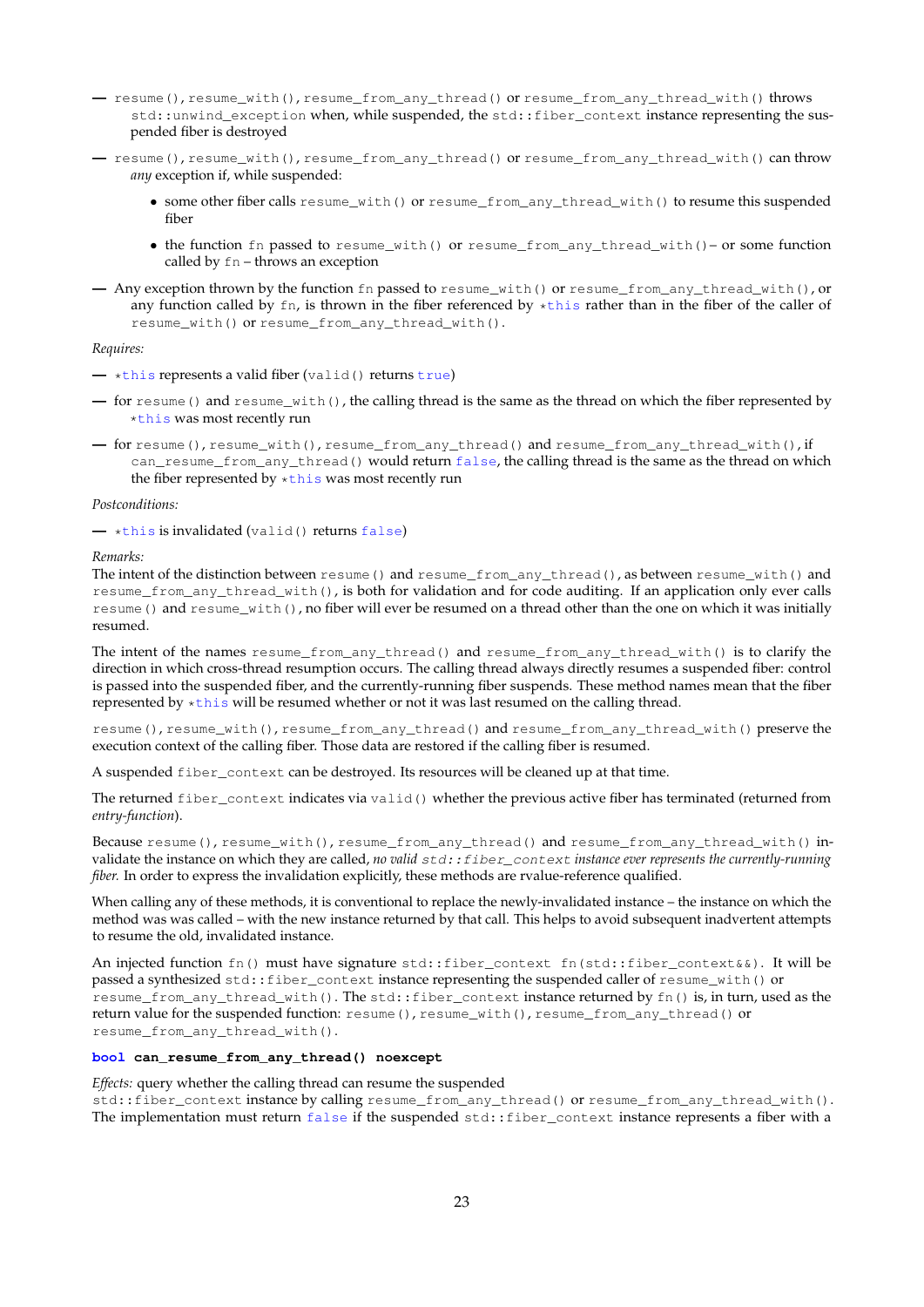system-provided stack, and the calling thread is not that thread.

*Returns:*

**—** fiber\_context::can\_resume\_from\_any\_thread() returns false if \*this does not represent a valid fiber, or if the stack used by the fiber was provided by the operating system, and the calling thread is not that thread; otherwise true.

*Remarks:*

- **—** When main(), or the entry-function of a std::thread, or any function directly called by these, is suspended, a std::fiber\_context instance represents that suspended fiber. You may resume that suspended fiber *on the same thread* using any of resume(), resume\_with(), resume\_from\_any\_thread() or resume\_from\_any\_thread\_with(). Attempting to resume that suspended fiber from any other thread is Undefined Behavior.
- **—** can\_resume\_from\_any\_thread() returns true if the calling thread is the same as the thread on which the fiber represented by \*this was most recently run, or if the std::fiber\_context instance represents a fiber explicitly created by std::fiber\_context's constructor.
- **—** can\_resume\_from\_any\_thread() is not marked const because in at least one implementation, it requires an internal context switch.

### **bool can\_resume() noexcept**

*Returns:*true if the calling thread is the same as the thread on which the fiber represented by \*this was most recently run, or if \*this has not yet been resumed. When can\_resume() returns true, the

std::fiber\_context instance may be resumed by resume(), resume\_with(), resume\_from\_any\_thread() or resume\_from\_any\_thread\_with().

### *Remarks:*

**—** returns true if \*this represents a valid fiber, and the calling thread is the same as the thread on which the fiber represented by \*this was most recently run. If the std::fiber\_context has not yet run and has therefore never been suspended, returns true as well.

**—** can\_resume() is not marked const because in at least one implementation, it requires an internal context switch.

### **valid()** test whether std::fiber\_context is valid

| bool valid() const noexcept                 |  |  |
|---------------------------------------------|--|--|
| explicit operator bool() const noexcept (2) |  |  |

*Returns:*

1) returns true if \*this represents a fiber of execution, false otherwise.

**2)** alias for valid()

[*Note:* A std::fiber\_context instance might not represent a valid fiber for any of a number of reasons.

- It might have been default-constructed.
- It might have been moved from.
- It might already have been resumed calling resume(), resume\_with(), resume\_from\_any\_thread() or resume\_from\_any\_thread\_with() invalidates the instance.
- The *entry-function* might have voluntarily terminated the fiber by returning.

The essential points:

- Regardless of the number of std:: fiber\_context declarations, exactly one std::fiber\_context instance represents each suspended fiber.
- No std::fiber\_context instance represents the currently-running fiber.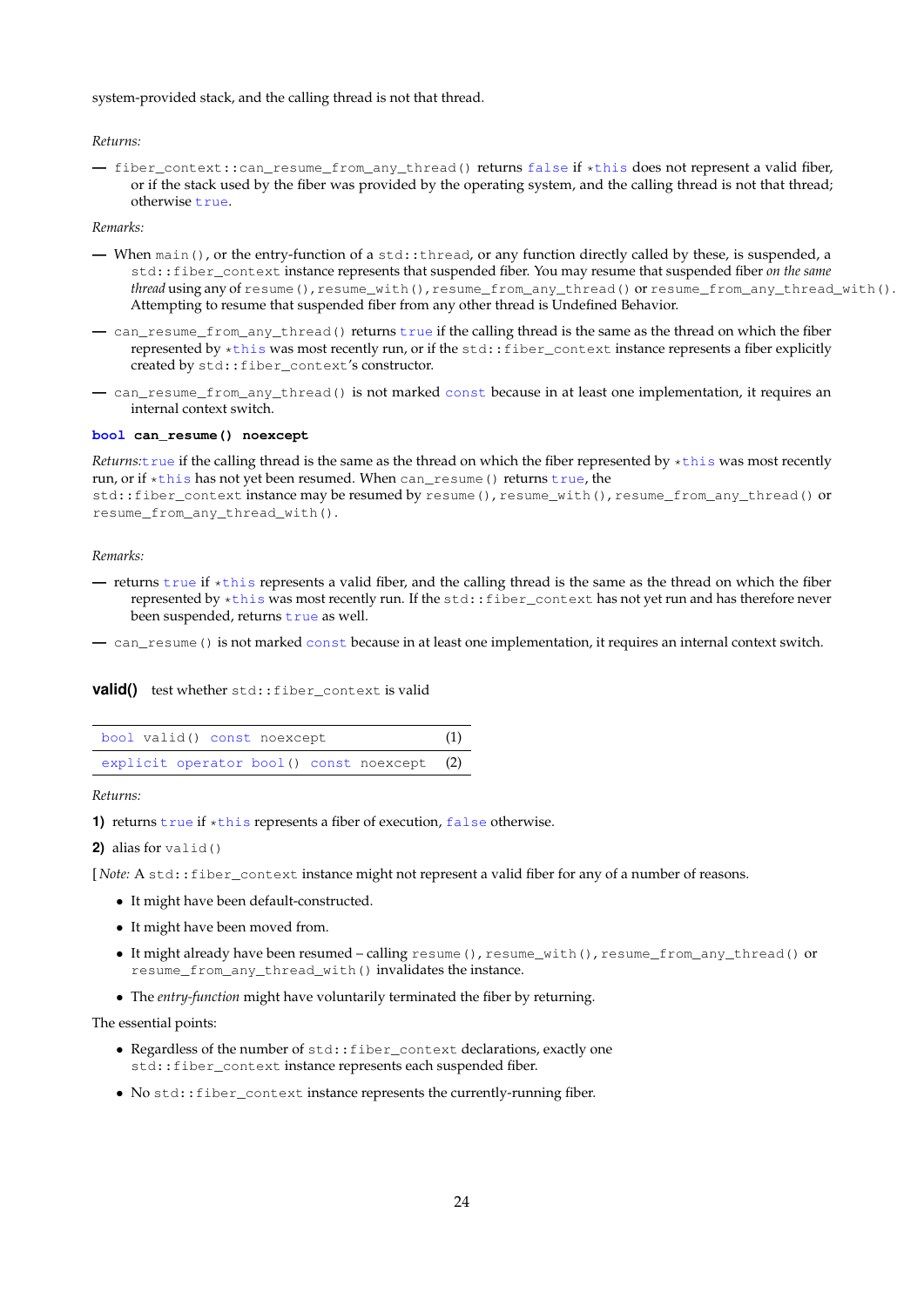*— end note*]

### **void swap(fiber\_context& other) noexcept**

*Effects:*

**—** Exchanges the state of \*this with other.

### <span id="page-24-0"></span>**33.7.4 Function unwind\_fiber() [fiber-context.unwinding]**

### **[[ noreturn ]] void unwind\_fiber(fiber\_context&& other)**

*Effects:* terminate the current running fiber, switching to the fiber represented by the passed std::fiber\_context. This is like returning that std::fiber\_context from the *entry-function*, but may be called from any function on that fiber.

*Remarks:*

**—** throws std::unwind\_exception, binding the passed std::fiber\_context. The running fiber's first stack entry catches std::unwind\_exception, extracts the bound std::fiber\_context and terminates the current fiber by returning that std:: fiber\_context.

*Parameters:*

**other** the std::fiber\_context to which to switch once the current fiber has terminated

*Requires:*

**—** other must be valid (valid() returns true)

*Returns:*

**—** None: std::unwind\_fiber() does not return

*Exceptions:*

**—** throws std::unwind\_exception

### <span id="page-24-1"></span>**33.7.5 Class unwind\_exception [fiber-context.exception]**

### **class unwind\_exception**

is the exception used to unwind the stack referenced by a std::fiber\_context being destroyed. It is thrown by std::unwind\_fiber(). std::unwind\_exception binds a std::fiber\_context referencing the fiber to which control should be passed once the current fiber is unwound and destroyed.